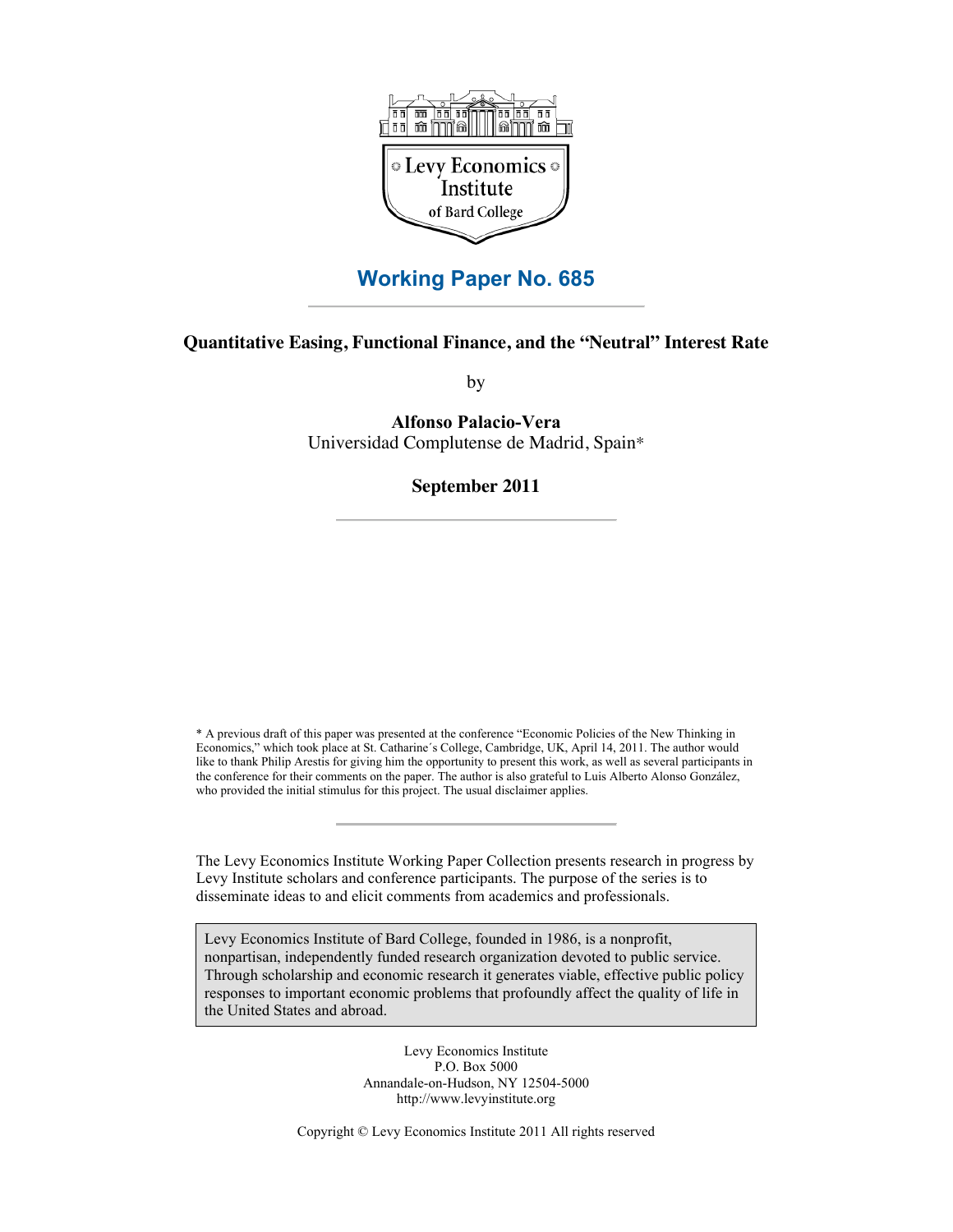## **ABSTRACT**

The main purpose of this study is to explore the potential expansionary effect stemming from the monetization of debt. We develop a simple macroeconomic model with Keynesian features and four sectors: creditor households, debtor households, businesses, and the public sector. We show that such expansionary effect stems mainly from a reduction in the financial cost of servicing the public debt. The efficacy of the channel that allegedly operates through the compression of the risk/term premium on securities is found to be ambiguous. Finally, we show that a country that issues its own currency can avoid becoming stuck in a structural "liquidity trap," provided its central bank is willing to monetize the debt created by a strong enough fiscal expansion.

**Keywords:** Floor System; Debt Monetization; Functional Finance; Policy Coordination; Neutral Interest Rate

**JEL Classifications:** E10, E12, E44, E52, E58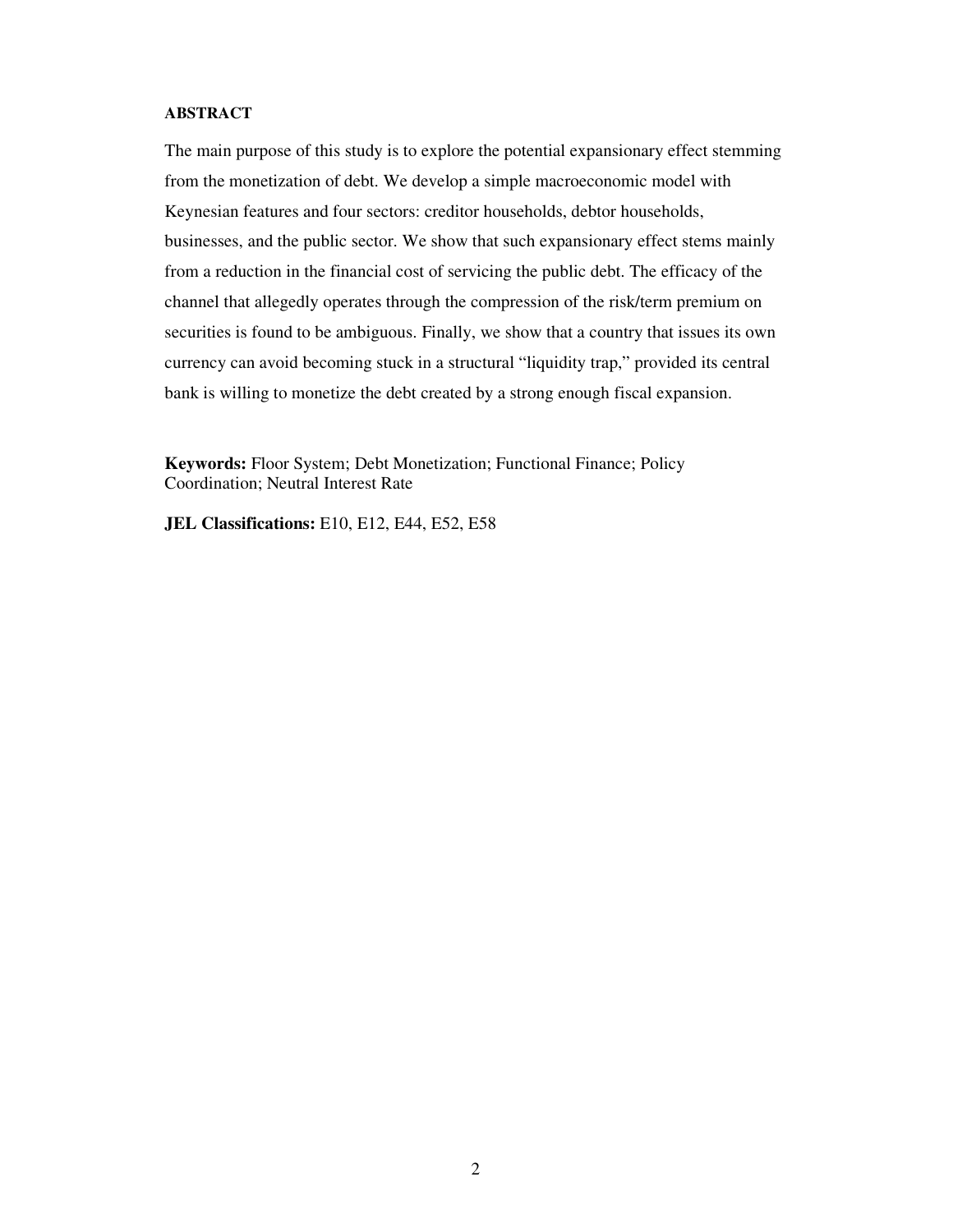# **1. INTRODUCTION**

The financial crisis of 2007-2009 that subsequently led to the European sovereign debt crisis that erupted violently in Spring 2010 has brought to the fore the urgent need to resort to new macroeconomic instruments. To be sure, some OECD economies find themselves in a difficult position insofar as, in the years to come, they will not be able to rely on expansionary fiscal policies to pull their economies out of recession owing to the fact that both their public and private sector are highly leveraged. In addition, some of these countries exhibit large external imbalances. In this scenario, several central banks like the US Fed, the European Central Bank (ECB), and the Bank of England have resorted, at least since 2008, to large-scale purchases of sovereign debt to try alleviating the financial cost to their treasuries of the massive fiscal expansions that were engineered to counteract the collapse of private expenditure during the recent recession. It is well-documented by now that the Bank of Japan sporadically purchased government securities between 2001 and 2006 (Ueda 2010). Likewise, the US Fed has purchased large quantities of mortgage-backed securities in order to provide liquidity to the private sector and compress term and risk premiums.

Lenza et al. (2010) provide a detailed description of the set of "unconventional" monetary policy measures recently adopted by the ECB, the Fed, and the Bank of England in the wake of the failure of Lehman Brothers in September 2008. For instance, when evaluating the measures adopted by the ECB, they conclude that the measures (i) succeeded in narrowing the spread between the 3-month EURIBOR and the overnight interest swap rate which offers a proxy for secured rates, and (ii) helped *flatten* the money market yield curve. A similar study for Japan is in Ueda (2010) who concludes that the unconventional measures adopted by the Bank of Japan were effective in containing risk/term premiums in dysfunctional money markets albeit he admits that their overall effectiveness is unclear. A recent study by the Federal Reserve Bank of New York estimates that the purchases of longer-term assets by the Fed lowered the term premium by about half a percentage point (Gagnon et al. 2010). Similar evidence is in D´Amico and King (2010). However, these results are somewhat qualified in a study by Hamilton and Wu (2011) who find that \$400 billion of Fed purchases of treasuries could *only* reduce longer-term maturities by up to 14 basis points. As for the unconventional operations pursued by the Bank of England since March 2009, Joyce et al. (2010) estimate that the former depressed gilt yields by about a hundred basis points.

3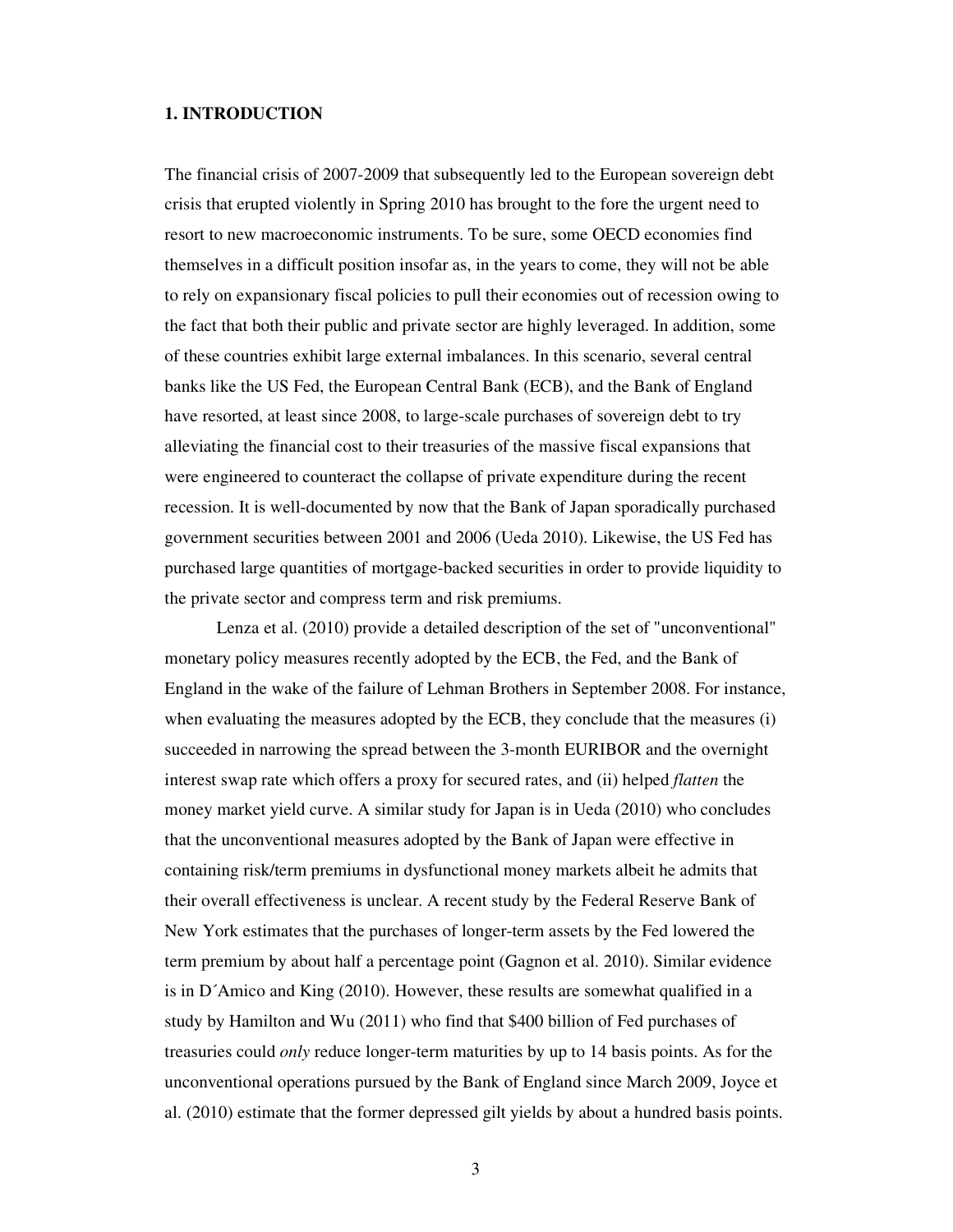Finally, Baumeister and Benati (2010) explore the impact on output in the US, the Eurozone, Japan, and the UK of a compression in the long-term bond yield spread during the period 2007-2009 and find that it exerted a powerful effect on output growth.

 The main aim of this study is to explore, at a theoretical level, the potential for macroeconomic stabilization of debt monetization. For that purpose, we develop a simple macroeconomic model with Keynesian features representing a closed economy made up of four different sectors: creditor and debtor households, businesses, and the government. We obtain several results. First, we show that the potential expansion that stems from debt monetization operates mainly through a reduction in the financial cost to the treasury of servicing the public debt. Second, we find that the efficacy of a compression of the risk/term premium on different types of securities is ambiguous. Third, we show that full monetization of government debt can prevent the "neutral" real interest rate from falling into negative territory. Our main policy conclusion is that the reaping of the expansionary effects brought about by large-scale debt monetization requires a very high degree of coordination between fiscal and monetary authorities. The study is organized as follows. The following section discusses some institutional details of a "floor system," i.e., the monetary policy arrangements that allow for the separation of the setting of short-term nominal interest rates in the inter-bank market and the purchase of large quantities of both private and public debt by the central bank (CB). Section 3 formally expounds the relation between the notion of the "liquidity trap" (LT) and the "neutral" interest rate. Section 4 displays the theoretical model. Section 5 displays the results of the steady-growth analysis. Finally, section 6 summarizes and concludes.

# **2. DIVORCING RESERVES POLICY FROM INTEREST RATE POLICY: THE "DECOUPLING" PRINCIPLE**

Conventional economic textbooks typically present the setting of short-term interest rates by CBs as the result of the manipulation of the supply of banking system reserves and the existence of significant "liquidity effects." According to this view, by injecting or draining base money through open market operations CBs guide market interest rates towards their target. However, several scholars have recently argued that this approach is fundamentally misconceived. They note, for instance, that event studies show no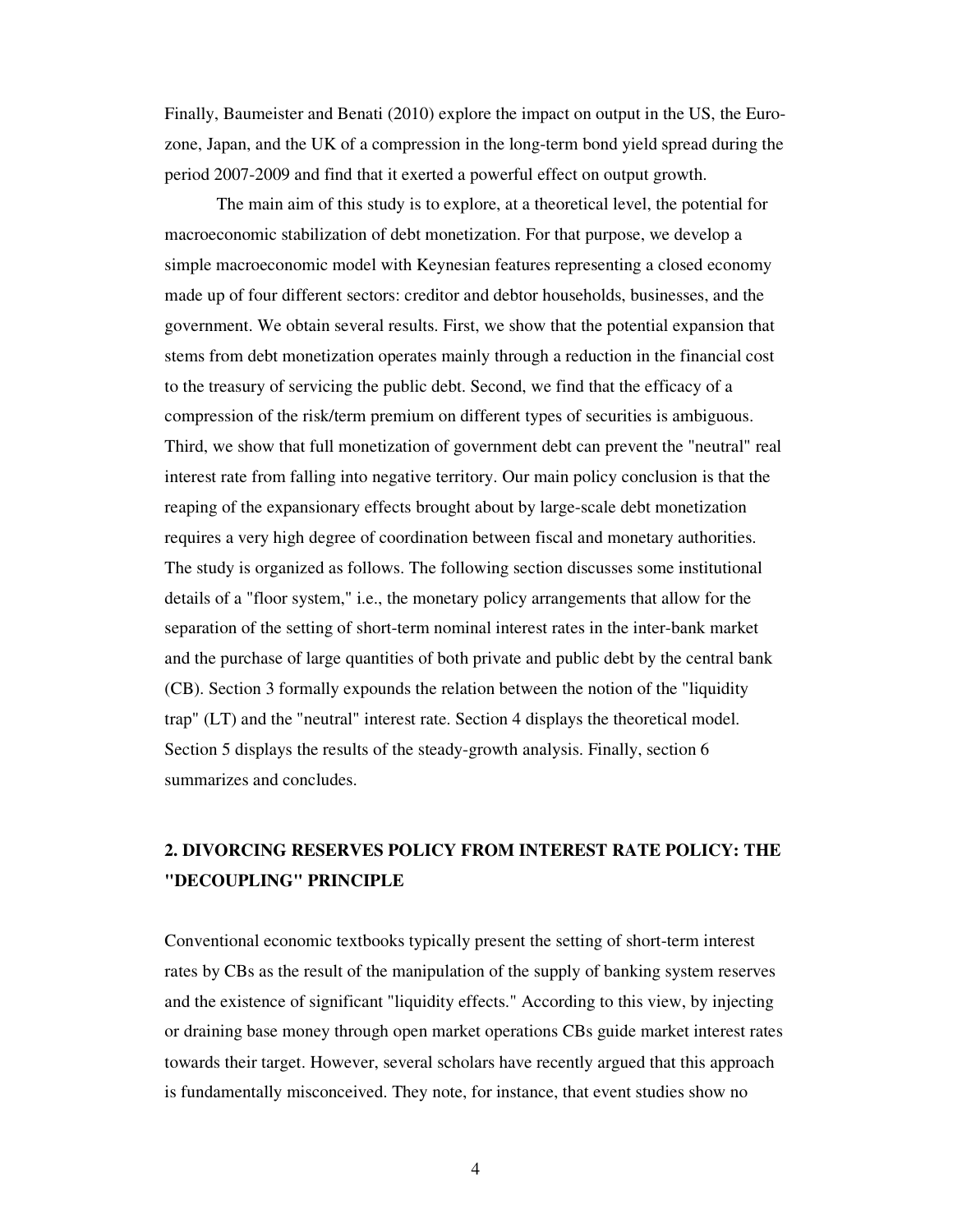relationship between the quantity of bank reserves and the level of short-term interest rates (Friedman and Kuttner 2010). Further, they argue that CBs no longer set shortterm interest rates this way and that today this process generally involves little or no variation in the supply of CB liabilities (Disyatat 2008; Friedman and Kuttne, 2010). Instead, they insist that CBs control short-term interest rates because, as the monopoly suppliers of base money, they can set *both* the quantity and the terms on which the latter is provided. In this approach, CBs are able to fully control the supply of reserve balances and this, in turn, allows them to set the *price* at which they are supplied by simply announcing the target short-term interest rate. Such "announcement" effects entail that "so long as the public knows this price and expects the central bank to take action accordingly when the price moves sufficiently far away from it, market trades will typically be anchored at or close to this price" (Disyatat 2008, p. 7). To the extent that by simply announcing their intentions CBs can easily move short-term interest rates without undertaking open market operations since the simple threat to adjust liquidity as needed to achieve the new rate is enough to make money markets coordinate on the new rate, there arises a strong *disconnection* between the level of short-term interest rates and the quantity of liquidity actually supplied.

Over the last two decades, one can observe two types of regimes for controlling overnight interest rates: a reserve regime and a rate corridor. A *reserve regime* relies mostly on the imposing of reserve requirements that must be met on an average basis over a maintenance period of several weeks. By contrast, a *pure interest rate corridor regime* relies on standing facilities to help achieve a target interest rate. In particular, a ceiling for inter-bank interest rates is provided by a lending facility at a penalty interest rate above the target overnight interest rate, while a floor is provided by the interest rate on reserve balances. A floor system is a variant of interest rate corridor regime with an adjustable floor whereby reserve balances are remunerated at the target overnight rate of the CB in the inter-bank market. Crucially, by adopting a floor system a CB can target *independently* both the amount of bank reserves and the overnight interest rate. Borio and Disyatat (2010) have labelled this feature the "decoupling" principle.<sup>1</sup> The rest of

 $\ddot{\phantom{a}}$ 

<sup>&</sup>lt;sup>1</sup> This stands in marked contrast to a framework in which the inter-bank nominal interest rate always lies *above* the rate at which excess reserves are remunerated. When this is the case, all undesired reserve balances have to be drained via bond sales so that when a budget deficit is incurred and reserves are thus created "whether the non-government sector holds additional bonds or reserve balances is unrelated to a 'financing' versus 'monetizing' decision but instead depends upon the particular method of interest rate maintenance that is in place" (Fullwiler 2007, p. 1023).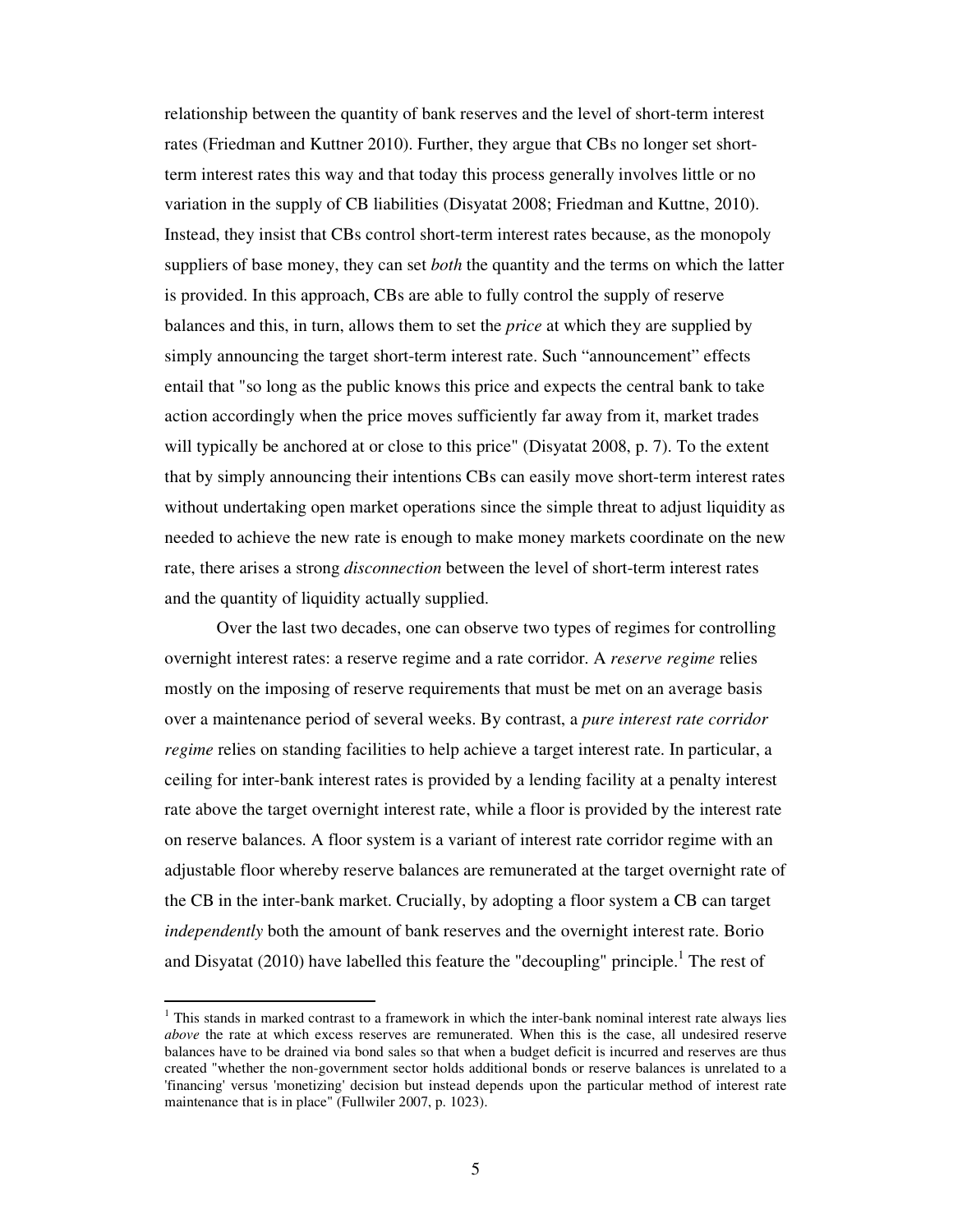this section briefly introduces the institutional details of the floor system and discusses some of its implications.

In a floor system the CB can manipulate short-term interest rates by varying the interest rate it pays on reserves instead of varying the aggregate quantity of reserves it supplies (Goodfriend 2002; Keister et al. 2008; Borio and Disyatat 2010). Under this approach, the interest rate paid on reserves effectively becomes a *floor* below which the market rate cannot fall.<sup>2</sup> By adopting a floor system, a CB actually divorces the quantity of reserves from the interest rate target and in the process it gains one degree of freedom insofar as it can now employ interest on reserves together with open market operations to target *independently* short-term interest rates and the quantity of reserves.<sup>3</sup> As pointed out in Keister et al. (2008, p. 42), "the supply of reserves could therefore be increased substantially without moving the short-term interest rate away from its target." Specifically, a CB would be able to target any aggregate quantity of reserves *above* the minimum required to keep the inter-bank rate at the interest-on-reserves floor. This is illustrated in Figure 1 below where we measure the aggregate quantity of reserves in the horizontal axis and the interest rate in the vertical one. The downward-sloping locus represents the demand for reserves function whereas the dotted vertical lines represent the level of required reserves and the target supply of reserves of the CB. The negative slope in the reserve demand locus reflects the fact that the demand for reserves depends inversely on the inter-bank interest rate and becomes infinitely elastic when the market interest rate hits the interest rate paid on reserves. It is clear that if the supply of reserves is large enough to cut the horizontal segment of the reserve demand locus, the CB could use open market operations to target the total quantity of reserves, and independently use interest on reserves to pursue interest rate policy.

 $\ddot{\phantom{a}}$ 

 $2^2$  Reserve balances are risk-free and, hence, dominate all other investments in terms of liquidity. Consequently, an institution should only be willing to lend out its reserve balances if the interest rate earned in the market is at least as high as the interest rate the institution would receive from the CB. Thus the quantity of reserve balances demanded by banks varies inversely with the short-term interest rate that prevails in the inter-bank market since the former represents the opportunity cost of holding balances at the CB.

 $3$  As noted in Lavoie (2010, p. 11), the Reserve Bank of New Zealand and the Central Bank of Norway had adopted a floor system before the financial crisis got under way whereas, partly as a response to its inability to control interest rates in the aftermath of massive quantitative-easing operations, the US Fed adopted a floor system on November 6, 2008.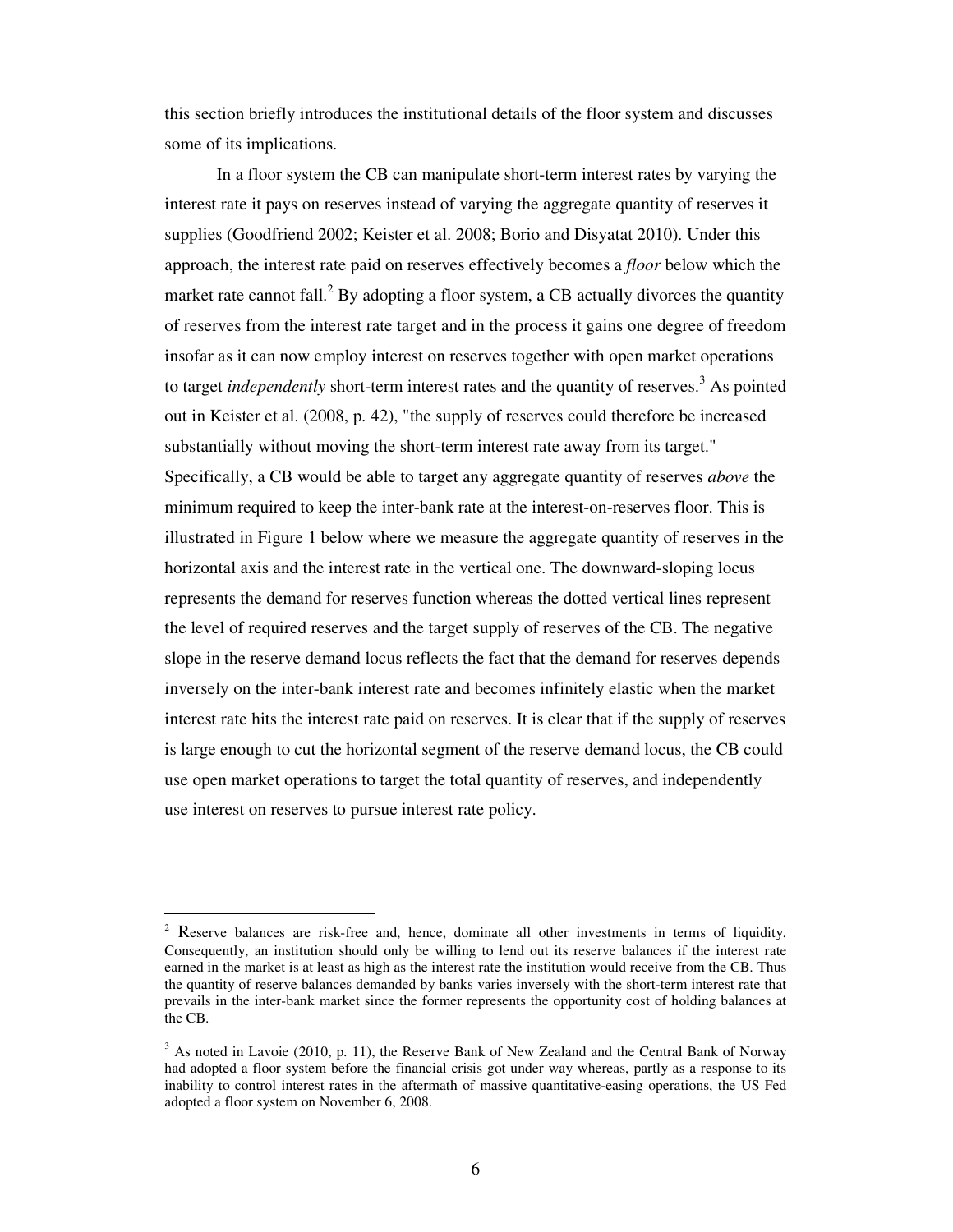**Figure 1: A floor system of monetary implementation**



 It has been argued that under a 'floor system' the interest rate paid on reserve balances may fail to become an effective *floor* for overnight market interest rates if some institutions trading in the relevant money markets do not have access to interest on deposits at the CB. As argued in Bowman et al. (2010, p. 2), "the effectiveness of the central bank interest rate as a floor for short-term money market rates depends on the ability and willingness of institutions with access to borrow from institutions without access and on the competitive pressures to arbitrage any differences between the rates available at the central bank rate and in the market." In particular, if institutions with access demand a spread between the interest rate they pay when they borrow from institutions without access and CB deposit rates, the difference between the two rates may not go to zero. Notwithstanding it, and after analyzing the behavior of overnight market interest rates in several economies whose CBs are currently operating a floor system, Bowman et al. (2010) conclude that, with the exception of the Bank of England and the Norges Bank, the policy rate floor has served as an impermeable floor for the overnight market interest rate even in periods when CB balances rose dramatically.<sup>4</sup> In the case of the Norges Bank, they find that trading has occasionally occurred at rates slightly below the policy rate floor whereas, in the case of the Bank of England, they

 $\overline{a}$ 

<sup>&</sup>lt;sup>4</sup> The five CBs they study are: the ECB, the Bank of Japan, the Bank of England, the Bank of Canada, and the Norges Bank.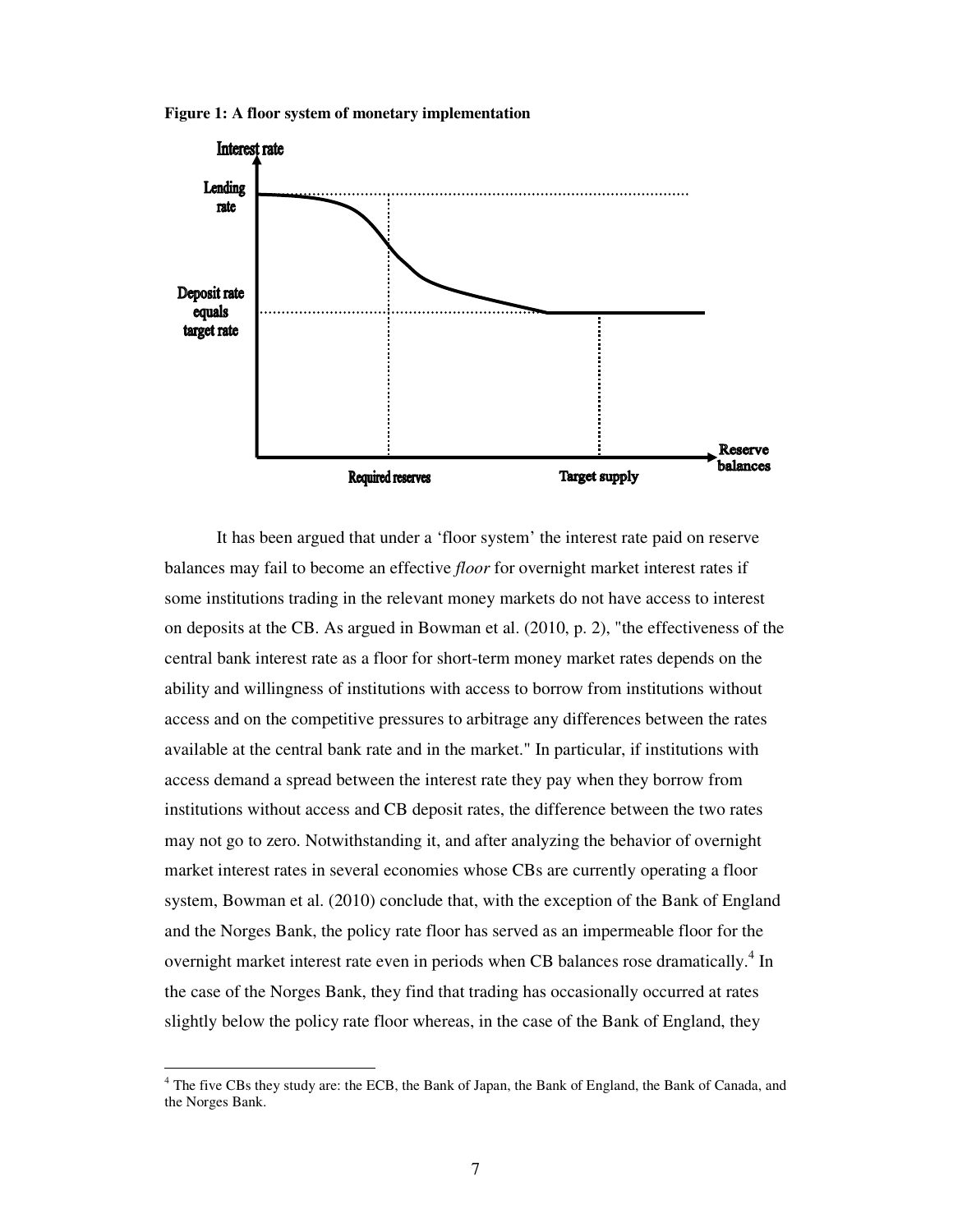show that the permeability of the policy rate floor has been more limited since March 2009 when the former removed the limits on holdings that could be remunerated at its main policy rate.

Next, we address the crucial question why a CB may want to implement a floor system. The literature identifies several advantages to adopting a floor system among which the following two are of paramount importance: (i) an increase in broad liquidity and the resulting increase in financial asset prices (and the corresponding decrease in yields), and (ii) higher treasury revenue in the form of interest income.<sup>5</sup> First, the purchase of financial assets financed by CB money should push up the prices of the types of assets actually purchased. For instance, when a financial firm sells an asset to the CB, its deposits increase. If the firm regards the extra deposits to be an *imperfect* substitute for the assets it has sold it will then try to rebalance its portfolio back to its desired composition by purchasing other assets. To be sure, in the process the firm just shifts the deposits to the seller of those assets but, crucially, this will bid up the prices of the assets exchanged. This is often referred to as the "portfolio balance effect" (Bank of England 2009). Finally, as the prices of the assets purchased by the sellers of the financial assets in the subsequent rounds rise, their relative yields should also fall thus encouraging the sellers to switch into other types of assets in search for a higher return, hence, pushing up and down respectively other asset prices and yields as well.

Second, Goodfriend (2002) argues that the implementation of a floor system will bring about an increase in the transfers of the CB to the treasury. The argument runs as follows. Implementing a floor system implies that the CB will pay interest on reserves. There are two effects. First, there is the effect associated to the increase in both reserve deposits and assets purchased by the CB. Second, there is the effect associated to the payment of interest on pre-existing reserve deposits. To be sure, the latter will tend to reduce transfers from the CB to the Treasury because it eliminates the tax on preexisting reserves. Notwithstanding, Goodfriend (2002, p. 5) argues that reserve balances are relatively small and may shrink further in the future if they continue to earn no interest. He recognizes that the purchase of debt by the CB will increase its transfers to the treasury as long as there is a *positive* spread between the securities acquired by the CB through open market operations and the interest rate it pays on reserve balances. He

 $\ddot{\phantom{a}}$ 

 $<sup>5</sup>$  See Goodfriend (2002) for a detailed discussion of these advantages.</sup>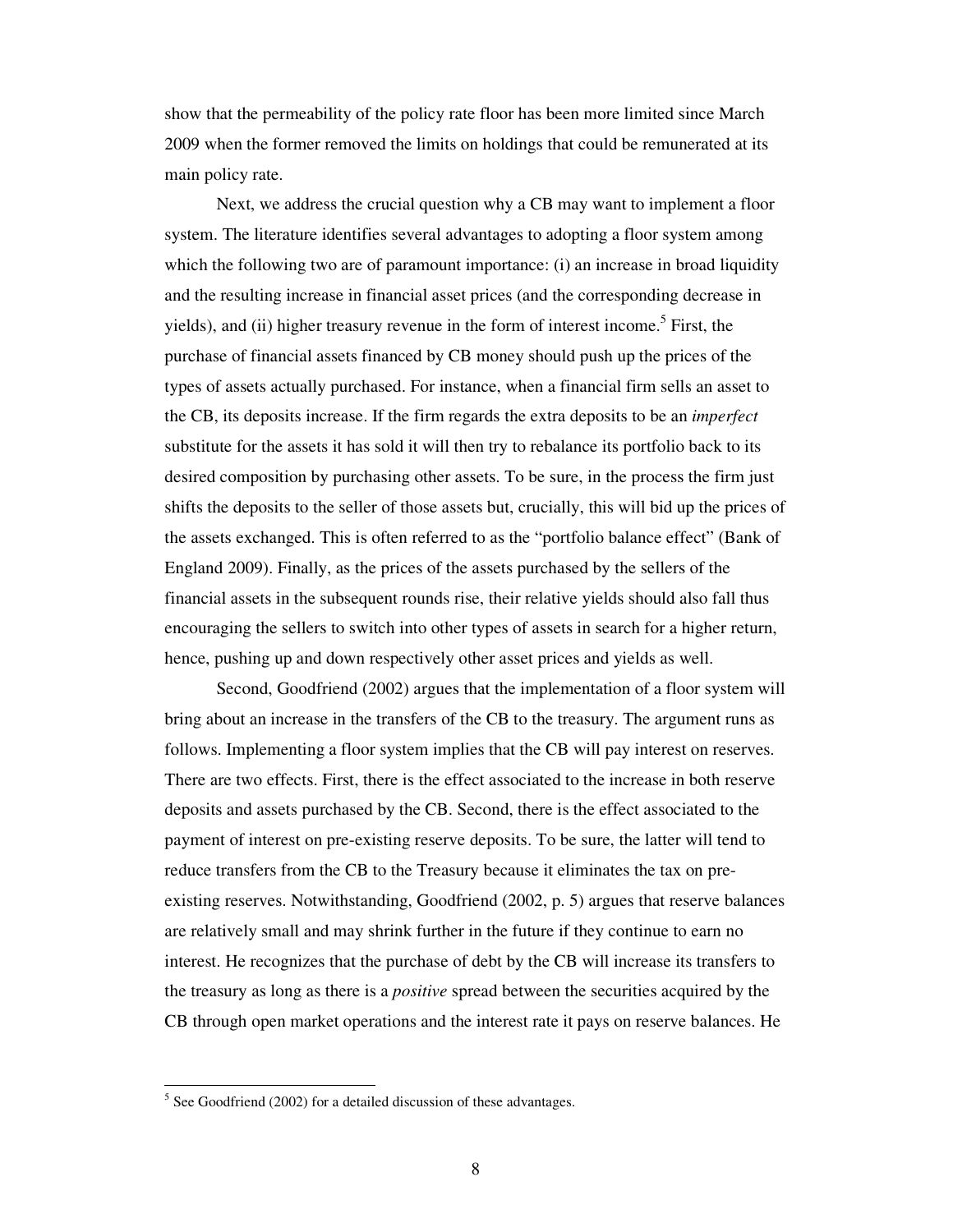concludes that a CB should be able to *self-finance* interest on the enlarged demand for reserves under a floor system and still transfer some income to the treasury.

# **3. THE LIQUIDITY TRAP AND THE "NEUTRAL" INTEREST RATE**

An LT is usually defined as a situation in which the real interest rate (in a closed economy without a government sector), at which aggregate saving at the level of output consistent with constant inflation and investment would be equal, is negative (Krugman 1998). If we denote by  $\omega$  the *minimum* (ex-ante) actual real interest rate that a CB can set for a given expected rate of inflation, we may define a LT as a situation where:

$$
r^n \prec \omega \tag{1}
$$

where  $r^n$  denotes the "neutral" interest rate which we define here as the long-term real interest rate which is *neutral* with respect to the inflation rate and tends neither to increase it nor to decrease it in the absence of transitory supply shocks. To the extent *r* is a long-term real interest rate it includes a positive time-varying term premium  $\mu > 0$ that lenders will require either to grant credit or to purchase long-dated securities. Thus, we can express  $\omega$  as the difference between  $\mu$  and the expected rate of inflation  $\pi^e$  or:

$$
\omega = \mu - \pi^e \tag{2}
$$

Combining (1) and (2), we say an economy is in a LT if:

$$
r^n + \pi^e \prec \mu \tag{3}
$$

Expression (3) tells us that the lower are  $r^n$  and  $\pi^e$ , and the higher is  $\mu$  the more likely it is an economy exhibits a LT. Finally, if condition (3) is satisfied when the economy is in steady-growth, we say it exhibits a "structural" LT (Palacio-Vera 2010).

## **4. THE MODEL**

In this section we display a closed economy model that we employ subsequently to analyze the macroeconomic impact of the monetization of public and private debt. We assume the economy is made up of four sectors: creditor and debtor households, businesses, and the government. The government is broken down into the treasury and the CB. Financial intermediaries channel saving flows from lenders to borrowers so that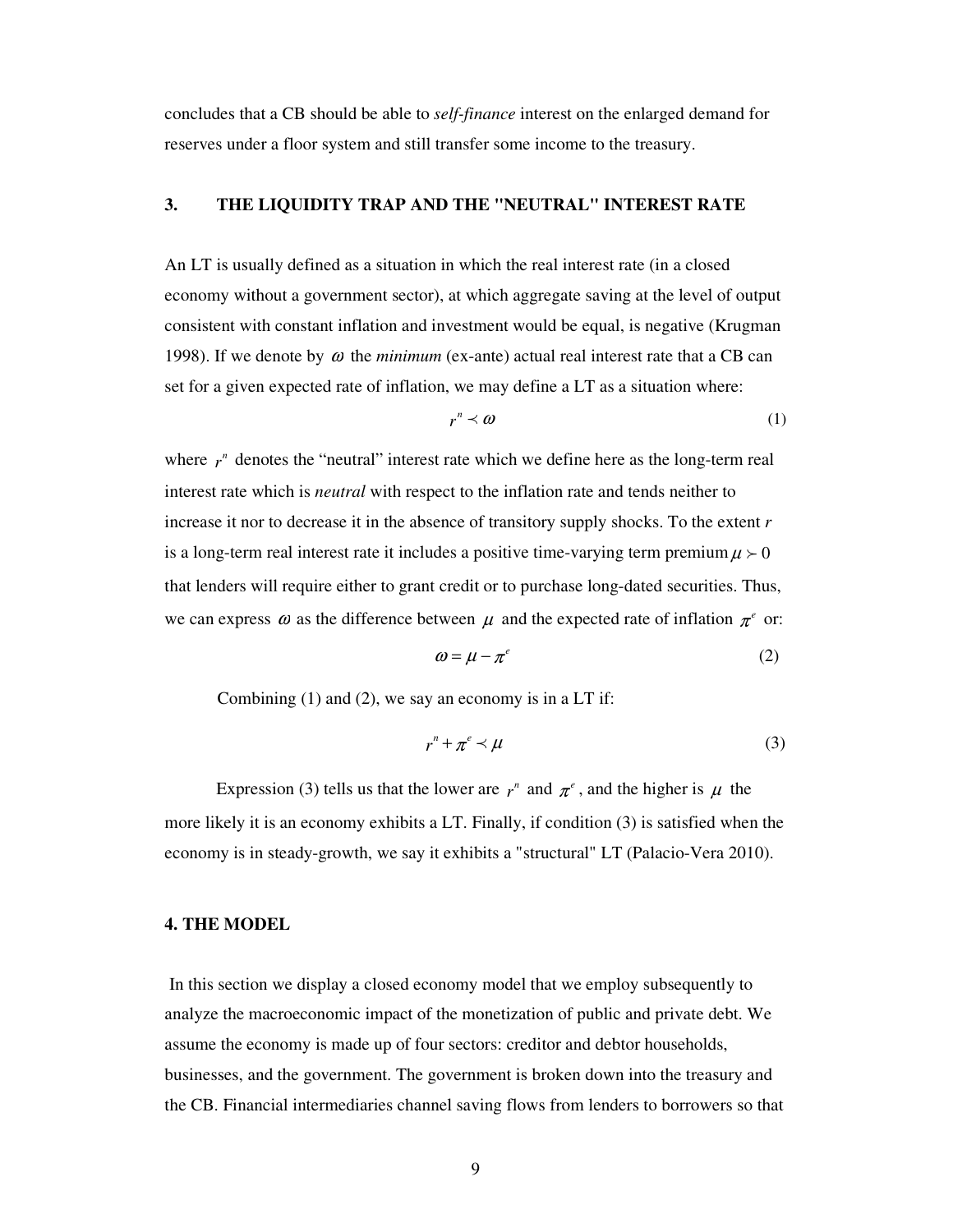trades of securities among the four sectors (or within them) are brokered by them. Importantly, we assume that the degree of "liquidity preference" (LP) is exogenous and reflected in the values taken by the relative proportion of debtor households and the long-run debt-to-capital ratios of debtor households and businesses.

Some have argued that debt monetization by the CB may stimulate bank lending and, hence, increase aggregate spending. The argument typically runs as follows. As the CB purchases assets from banks, the liquidity of the asset side of banks´ balance sheets increases. As this occurs, "banks should also be more willing to hold a higher stock of illiquid assets in the form of loans as they have the funds to cope with the potentially higher level of payments activity" (Bank of England 2009, p. 93). <sup>6</sup> Be that as it may, Fullwiler and Wray (2010) criticize the argument that filling banks with more reserves will encourage them to lend out the excess and argue that "suggesting that more reserve balances cause banks to make more loans is functionally equivalent to suggesting more excess reserves causes banks to reduce lending standards" (Fullwiler and Wray 2010, p. 7). In a similar vein, Borio and Disyatat (2010, p. 77) argue that "the amount of credit outstanding is determined by the banks´ willingness to supply loans, based on perceived risk-return trade-offs, and by the demand for loans" rather than by the availability of reserves. As Lavoie (2010, p. 14) notes, this claim represents a succinct presentation of the endogenous money view largely endorsed by Post Keynesians. Consequently, a key assumption of this study will be that the *aggregate* availability of bank reserves does not constrain loan expansion and, hence, an increase in bank reserves does not *per se* increase banks´ willingness to grant credit.

Next, we assume that creditor households ultimately finance the debt issued by the other sectors albeit they may sell part of it to the CB. Notwithstanding, financial intermediaries treat the securities issued by different sectors as imperfect substitutes. In addition, we assume that debtor households, businesses, and the government exhibit a positive target debt-to-capital ratio. In turn, the former can be interpreted as reflecting the interaction of borrowers' and lenders' risk (Minsky 1975). As for businesses, we assume that investment decisions are *not* directly affected by the degree of leverage so they rely on adjustments of the retention rate to hit their target debt-to-capital ratio. Furthermore, we assume that all securities are *perpetuities* that pay coupons forever so

 $\overline{a}$ 

<sup>&</sup>lt;sup>6</sup> There is some recent evidence that increases in bank liquidity positions may increase lending albeit the effect appears to be rather weak (see, for instance, Bowman et al. 2011).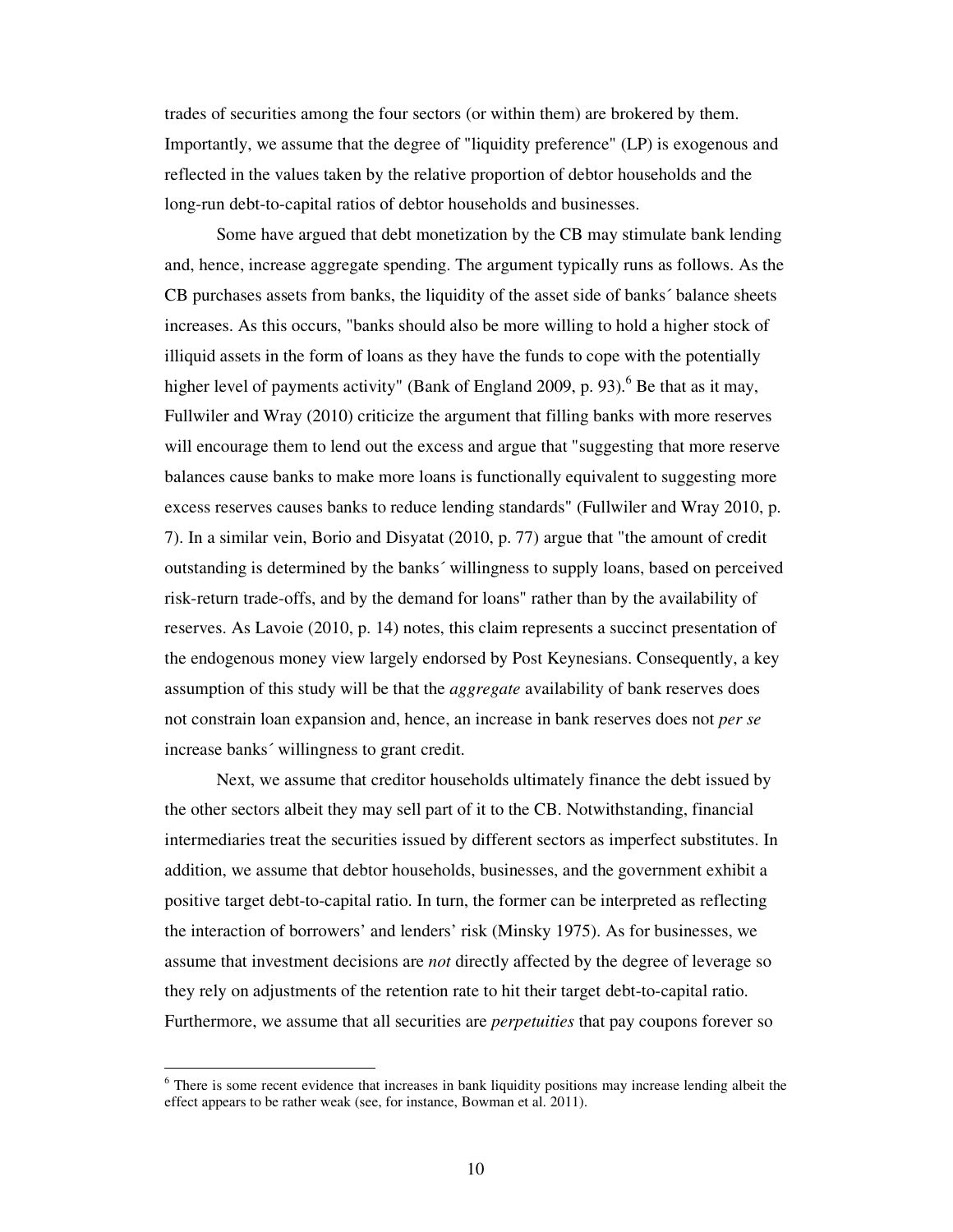that the issuer does not have to redeem them. Finally, we assume that a floor system has been set up so that financial intermediaries hold reserve balances at the CB which get remunerated at the inter-bank interest rate.

#### **4.1. The Supply Side**

Let us consider a one-sector economy with two inputs, labor and capital, and assume that (i) there is a large number of identical firms, and (ii) they all utilize the same technology. If we aggregate across all firms, we may define potential output  $\bar{y}$  as:

$$
\overline{y}_t = \tau \cdot \overline{N}_t \leq v \cdot k_t \tag{4}
$$

where  $\overline{N}$  denotes the level of employment that keeps inflation constant in the absence of transitory supply shocks, *k* denotes the aggregate (physical) capital stock expressed in real terms, and  $\tau$  and  $\nu$  denote respectively the productivity of labor and capital when the factors are fully utilized. The current rate of capacity utilization is:

$$
u_t = \frac{y_t}{v \cdot k_t} \le 1\tag{5}
$$

where *y* denotes aggregate output in real terms.

We assume there is a "constant inflation employment rate" (CIER) which results from the conflicting income claims of workers and businesses so that inflation increases if the current employment rate exceeds the CIER and vice-versa. Therefore, the CIER represents *de facto* an "inflation barrier." Following Palacio-Vera (2009), we refer to the rate of capacity utilization when  $y = \overline{y}$  as the "constant inflation capacity utilization" or CICU which we denote by  $\bar{u}$  or:

$$
\overline{u}_t = \frac{p_t \cdot \overline{y}_t}{v K_t} = p_t \cdot \frac{\tau_t}{v} \cdot \frac{\overline{N}_t}{K_t} = p_t \cdot \left(\frac{\tau_t}{v}\right) \cdot \left(\frac{\overline{e} \cdot L_t}{K_t}\right) \le 1
$$
\n<sup>(6)</sup>

where  $\overline{N} = \overline{e} \cdot L$ , and we denote by  $\overline{e}$  the CIER, by *L* the labor force, by *p* the price level, and by  $K = p \cdot k$  the capital stock expressed in nominal terms. For the sake of simplicity, we assume that  $\bar{e}$  is constant, there is no overhead labor, and businesses are fully integrated, producing all the materials required for their final output so that prime costs are made up only of labor costs. The "natural" rate of growth is:

$$
g_n = n + a \tag{7}
$$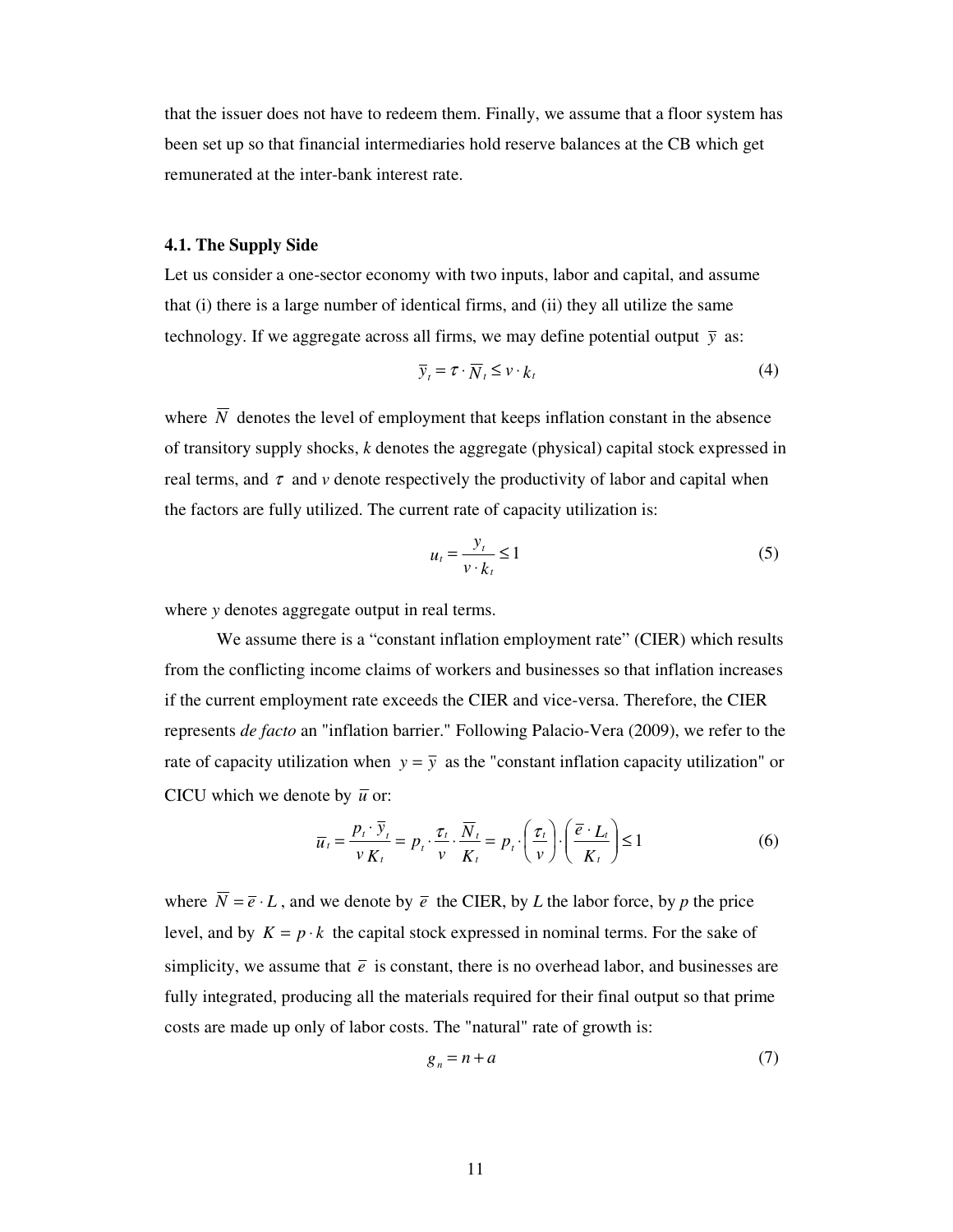where *a* and *n* are the growth rate of labour productivity  $\tau$  and *L* respectively. Taking logs in (6) and differentiating with respect to time we obtain the rate of change of  $\bar{u}$  in discrete time:

$$
\frac{\Delta \overline{u}_t}{\overline{u}_{t-1}} = \pi_{t-1} + g_n - g_t \tag{8}
$$

where  $\pi$  is the inflation rate and *g* is the net investment rate in nominal terms.

Next, we assume that inflation dynamics are determined in a conventional way as:

$$
\Delta \pi_t = \phi \cdot (u_{t-1} - \overline{u}_{t-1}) \tag{9}
$$

Let us assume that businesses set a constant mark-up over prime costs. This being the case, the real (product) wage is determined by firms' profit-maximization objectives:

$$
\frac{w}{p} = \frac{\tau}{m} \tag{10}
$$

where *w* is the average nominal wage, and  $m \ge 1$  is one plus the average mark-up set by businesses over prime costs. Assuming overhead labor away, the profit share  $\varphi$  can be expressed as:

$$
\varphi = \left(\frac{m-1}{m}\right) = \left(1 - \frac{w/p}{\tau}\right) \tag{11}
$$

where  $\partial \varphi / \partial m = 1 / m^2 > 0$ .

#### **4.2. Consumption, Investment, and Private Sector Indebtedness**

We break down total nominal consumption into nominal consumption by debtor households *CD* who represent a certain proportion *z* of total households and nominal consumption by creditor households *Cc*. We assume that all profit and interest income accrues to creditor households and that interest is paid in arrears so that the debt service depends on both last period´s debt and nominal interest rate. Following Palley (1994), we also assume that debtor households consume a proportion  $c<sub>D</sub>$  of their net disposable income—equal to wage income minus the debt service—and finance additional consumption by borrowing from creditor households or:

$$
C_{D,t} = c_D \left( z(1 - \varphi)(1 - t_w) Y_{t-1} - (\mu_H + i_{t-1}) D_{H,t-1} \right) + \Delta D_{H,t}
$$
(12)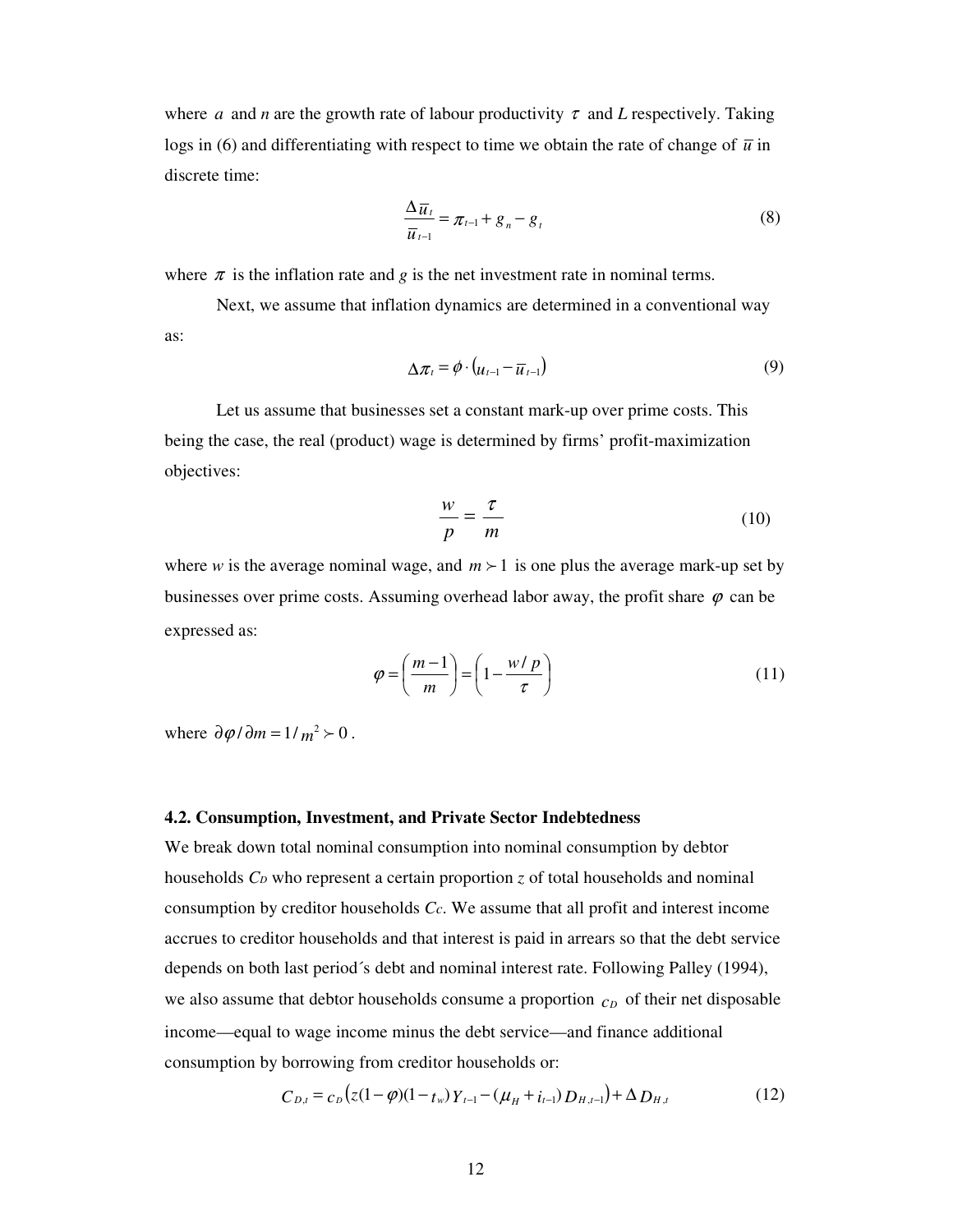where  $Y = p \cdot y$  is aggregate nominal output,  $\mu<sub>H</sub>$  is the risk premium on household debt,  $i$  is the inter-bank overnight nominal interest rate,  $D_H$  is total outstanding nominal debt by debtor households, ∆*DH* represents the change in debtor households´ debt stock, *t<sup>w</sup>* is the tax rate on wage income and  $(\mu_H + i_{t-1}) D_{H,t-1}$  denotes their debt service.<sup>7</sup>

As for creditor households, we assume that they consume a constant proportion  $c_c \prec c_D$  of their income which is equal to the sum of wage, profit, and interest income:

$$
C_{c,t} = c_c \left( (1-z)(1-\varphi)(1-t_w) Y_{t-1} + (1-\gamma_t)\varphi(1-t_c)(1-t_p) Y_{t-1} + CHII_t \right) \tag{13}
$$

$$
CHII_{t} = ((\mu_{H} + i_{t-1}) D_{H,t-1} + (\mu_{F} + i_{t-1})(1 - \lambda_{F}^{M}) D_{F,t-1} + (\mu_{G} + i_{t-1})(1 - \lambda_{G}^{M}) D_{G,t-1} + RII_{t})(1 - t_{c}) (14)
$$

$$
RII_t = \lambda_t^M i_{t-1} D_{F,t-1} + \lambda_G^M i_{t-1} D_{G,t-1}
$$
 (15)

where *CHII* denotes creditor households´ after-tax total interest income, *RII* denotes the interest flow that stems from reserve balances created by CB open market purchases of debt,  $\gamma$  denotes businesses' average retention rate,  $D_F$  and  $D_G$  are respectively the outstanding stock of businesses<sup> $\zeta$ </sup> and treasury debt expressed in nominal terms,  $\mu_F$  and  $\mu$ <sub>G</sub> are respectively the risk/term premium that businesses and the treasury have to pay to have their debt acquired by financial intermediaries,  $t_c$  is the average tax rate on capital income, and  $\lambda_F^M$  and  $\lambda_G^M$  are respectively the proportion of businesses' and treasury debt purchased by the CB. If we assumed that  $c<sub>D</sub> = 1$ , total household saving  $S_t^H$  would solely correspond to creditor households or:

$$
S_t^H = \Delta D_{H,t-1} + (1 - \lambda_F^M) \Delta D_{F,t} + (1 - \lambda_G^M) \Delta D_{G,t}
$$
(16)

We assume that the increase in debtor households' nominal debt relative to the capital stock  $h_{H,t}$  is given by:

$$
h_{H,t} = \Delta D_{H,t} / K_{t-1} = \left(\frac{\Delta Y_t}{Y_{t-1}} - \delta_H (d_{H,t-1} - \hat{d}_H)\right) \cdot d_{H,t-1}
$$
(17)

where  $\delta_H > 0$  and  $0 \prec \hat{d}_H \prec 1$  denotes debtor households' target debt-to-capital ratio. Finally, total nominal household consumption is equal to:

$$
C_t = C_{D,t} + C_{C,t} \tag{18}
$$

<sup>&</sup>lt;sup>7</sup> If  $c_D = 1$ , then disposable income by debtor households will be fully spent.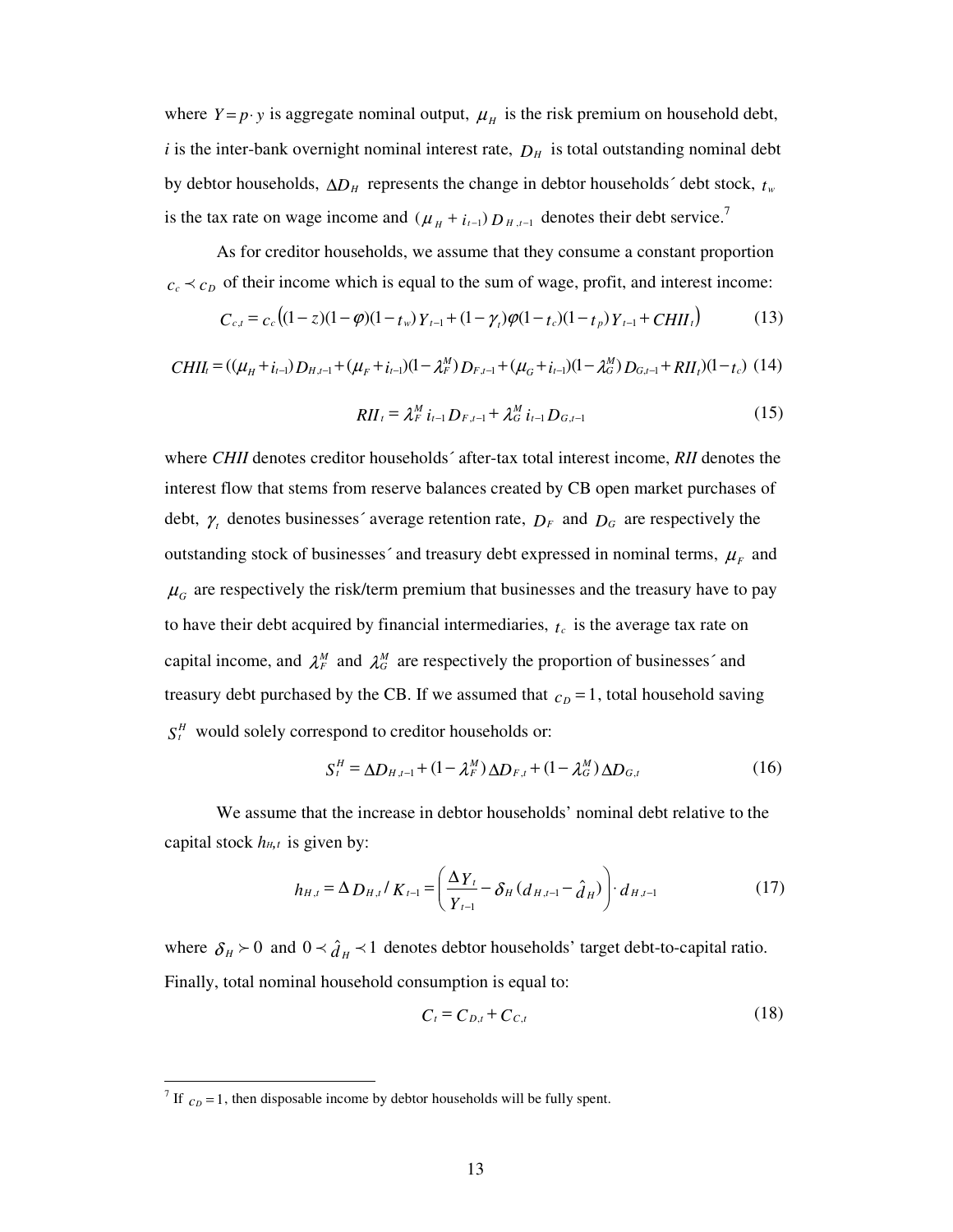Next, let us assume that businesses exhibit a "desired" rate of capacity utilization  $u^*$   $\prec$  1 so that they expand capacity when  $u \succ u^*$  and stop expanding it when  $u \prec u^*$ . If so, we can express the gross investment rate *It/Kt-1* as:

$$
I_t / K_{t-1} = g_t + \psi = \bar{f} + f_u (u_{t-1} - u^*) + \psi \tag{19}
$$

where  $\psi$  is the depreciation rate,  $f_{\mu} \succ 0$  is inversely proportional to the length of the capital goods construction and delivery lags, and  $\bar{f} \succ 0$  denotes businesses' expected rate of growth of demand. In what follows, we will assume that:<sup>8</sup>

$$
\bar{f} = \pi^* + g_n \succ 0 \tag{20}
$$

where  $\pi^*$  denotes the inflation target of the CB.

 Businesses´ retained profits *RP<sup>t</sup>* depend positively on realized profits and the retention rate  $\gamma_t$ , and negatively on the debt service and the corporate tax rate,  $t_p$ :

$$
RP_t = \gamma_t (\varphi Y_{t-1} - (\mu_F + i_{t-1}) D_{F,t-1})(1 - t_p)
$$
\n(21)

Dividing (21) through by  $K_{t-1}$ , we get:

$$
RP_t / K_{t-1} = \gamma_t (\varphi_{VU_{t-1}} - (\mu_F + i_{t-1}) d_{F,t-1})(1 - t_p)
$$
 (22)

where  $d_{F,t-1} = D_{F,t-1}/K_{t-1}$  represents businesses' debt-to-capital ratio. Therefore, we can express the change in businesses debt-to-capital ratio  $h_{F,t}$  as the difference between expressions (19) and (22) or:

$$
h_{F,t} = \Delta D_{F,t} / K_{t-1} = \bar{f} + f_u (u_{t-1} - u^*) + \psi - \gamma_t (\varphi u_{t-1} - (\mu_F + i_{t-1}) d_{F,t-1}) (1 - t_p) (23)
$$

Lastly, we assume that  $\gamma_t$  increases (decreases) relative to a benchmark level  $\gamma^*$ when  $d_{F,t}$  exceeds (falls short of) a threshold  $\hat{d}_F$  or:

$$
\gamma_{t} = \gamma^* + \gamma_{d} \cdot (d_{F,t-1} - \hat{d}_{F}) \qquad \gamma^*, \gamma_{d} \succ 0 \qquad (24)
$$

where  $0 \lt \hat{d}_F \lt 1$  denotes businesses' target debt-to-capital ratio.

 $\overline{a}$ 

<sup>&</sup>lt;sup>8</sup> This assumption could be interpreted as implying that the rate of capital accumulation adjusts in the long run to an exogenously given "natural" growth rate or, preferably, that the "natural" growth rate adjusts in the long run to an exogenously given capital accumulation rate.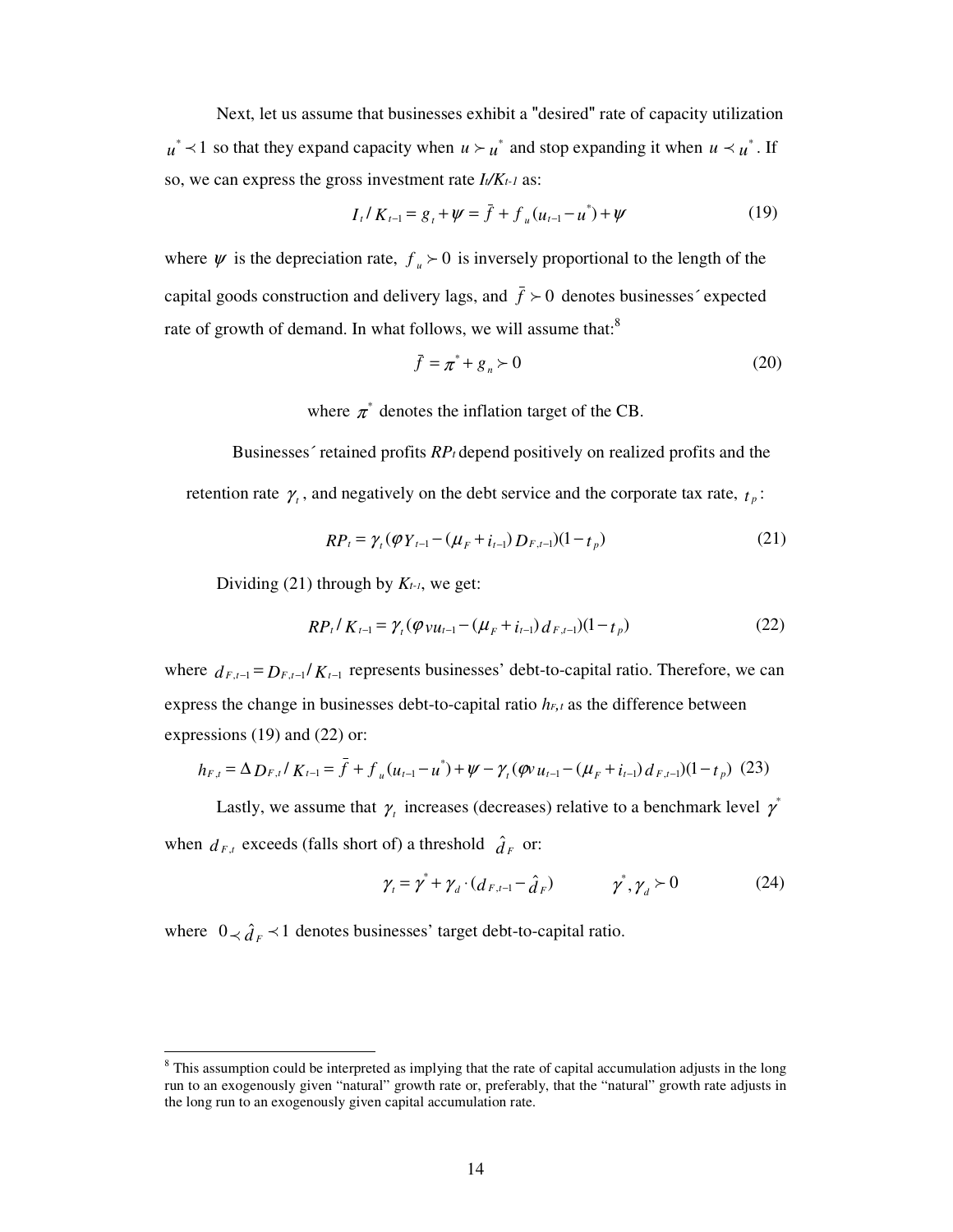#### **4.3. The Public Sector**

Let us consider the following expression for the treasury´s budget identity:

$$
G_t + (\mu_G + i_{t-1}) D_{G,t-1} = T_t + \Delta D_{G,t} + RCB_t
$$
 (25)

where all variables except  $\mu_{G}$ —which denotes the risk premium on government bonds —are in nominal terms, *G* denotes government expenditures on goods, services, and transfers, *D<sub>G</sub>* denotes the stock of outstanding nominal government debt,  $(\mu_G + i_{t-1}) D_{G,t-1}$ denotes the government debt service,  $\Delta D_{G,t}$  denotes new issues of interest-bearing debt by the treasury, *T* denotes tax revenue, and *RCB* denotes CB revenue. The CB also has a budget identity that links the changes in its assets and liabilities or:

$$
\Delta D_{G,t}^M + \Delta D_{F,t}^M + CBRII_t + RCB_t = (\mu_G + i_{t-1}) D_{G,t-1}^M + (\mu_F + i_{t-1}) D_{F,t-1}^M + \Delta H_t (26)
$$

$$
CBRII_{t} = i_{t-1} \left( \lambda_{G}^{M} D_{G,t-1} + \lambda_{F}^{M} D_{F,t-1} \right)
$$
 (27)

$$
\Delta H_t = \lambda_G^M \cdot \Delta D_{G,t} + \lambda_F^M \cdot \Delta D_{F,t}
$$
 (28)

where *CBRII* captures the flow of interest payments from the CB to reserves holders,  $\Delta D_{G,t}^M$  and  $\Delta D_{F,t}^M$  denote respectively the change in the stock of public and private (nominal) debt in the CB balance sheet,  $D_{G,t-1}^M$  and  $D_{F,t-1}^M$  denote respectively the stock of outstanding government and businesses´ debt owned by the CB, and ∆*H* denotes the increase in the monetary base. Thus, the right-hand side in (26) represents the "sources" of funds whereas the left-hand side represents the "uses" of funds. As we explained above, the monetization of debt will bring about an increase in the monetary base *H* as captured in (28) so that reserves will be remunerated at the target overnight interest rate. Inserting (26), (27), and (28) into (25), dividing through by *K* the resulting expression, and rearranging, we get the dynamics of the stock of public debt relative to the capital stock or:

$$
h_{G,t} = \frac{\Delta D_{G,t}}{K_{t-1}} = b_t + (1 - \lambda_G^M) \mu_G d_{G,t-1} + i_{t-1} d_{G,t-1} - \mu_F \lambda_F^M d_{F,t-1}
$$
(29)

where  $b_t = (G_t - T_t)/K_{t-1}$ .

 Next, we assume that the value of the primary nominal budget deficit relative to the capital stock  $b_t$  is set by the government as follows:

$$
b_t = b_0 - \delta_G (d_{G,t-1} - \hat{d}_G) \qquad \delta_G \succ 0 \tag{30}
$$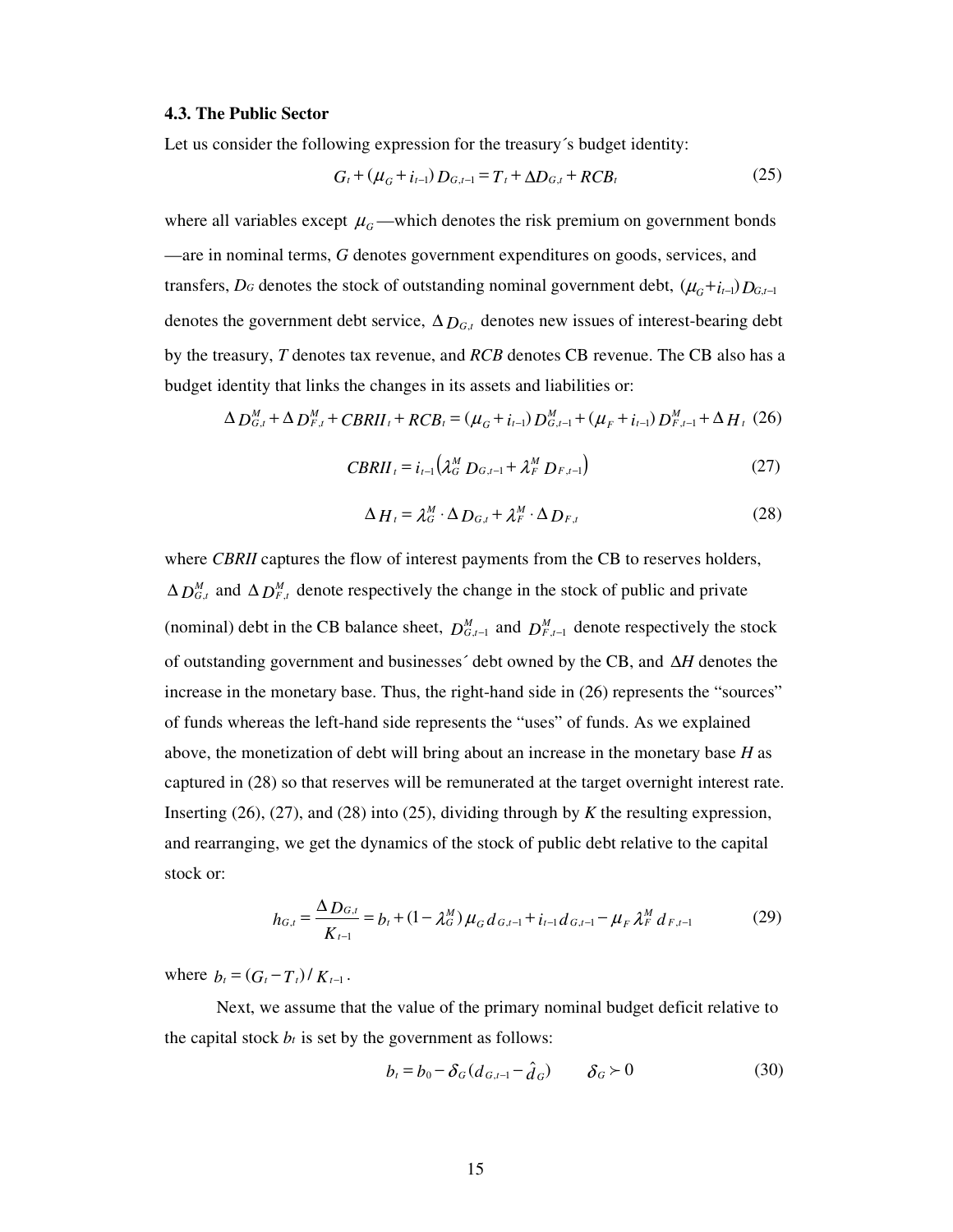where  $b_0$  denotes the stance of fiscal policy when  $d_{G,t} = \hat{d}_G$  and  $0 \prec \hat{d}_G \prec 1$  denotes the government target debt-to-capital ratio. The former means that the government will adopt a more restrictive stance when the current public debt-to-capital ratio exceeds the target level and vice-versa. The dynamics of public debt are thus determined by the interaction of expressions (29) and (30).

## **4.4. Goods Market Equilibrium**

In this section we address the determination of goods market equilibrium. In the Keynesian tradition, there is goods market equilibrium when expenditure leakages from the circular income flow are exactly equal to expenditure injections. In the context of our model this implies that, following a change in autonomous expenditure, real income will adjust to guarantee that, in equilibrium, aggregate saving equals the sum of gross investment and the budget deficit or:

$$
S_t = I_t + G_t - T_t \tag{31}
$$

 Next, aggregate private saving can be broken down into total household saving *S H* and business saving *S <sup>F</sup>* where the latter is equal to retained profits *RPt*:

$$
S_t = S_t^H + S_t^F = (Y_t^H - C_t) + \gamma_t (1 - t_p)(\varphi Y_{t-1} - (\mu_F + i_{t-1}) D_{F,t-1})
$$
(32)

where  $Y_t^H$  denotes household income.

Inserting (32) into (31) and rearranging, we get:

$$
(1 - cD)(z(1 - \varphi)(1 - tw)Yt-1 - (\muH + it-1)DH,t-1) - \Delta DH,t-1 + RPt - It - Bt(1 - cc)(1 - z)(1 - \varphi)(1 - tw)Yt-1 + (1 - \gammat)(1 - tc)(1 - tp)(\varphi Yt-1 - (\muF + it-1)DF,t-1) + CHIIt) = 0
$$
(33)

where  $B_t = G_t - T_t$ . Dividing (33) through by  $K_{t-1}$  and rearranging, we get:

$$
(1 - c_D)(z(1 - \varphi)(1 - t_w)v_{u_{t-1}} - (\mu_H + i_{t-1})d_{H,t-1}) - h_{H,t} + (RP_t/K_{t-1}) - g_t - \psi - b_t
$$
  

$$
(1 - c_c)(1 - \varphi)(1 - t_w)v_{u_{t-1}} + (1 - \gamma_t)(1 - t_c)(1 - t_p)(\varphi u_{t-1} - (\mu_F + i_{t-1})d_{F,t-1}) + \left(\frac{CHII}{K_{t-1}}\right) = 0
$$
 (34)

 Inserting (17) into (34) and rearranging we can obtain an expression for the rate of growth of output: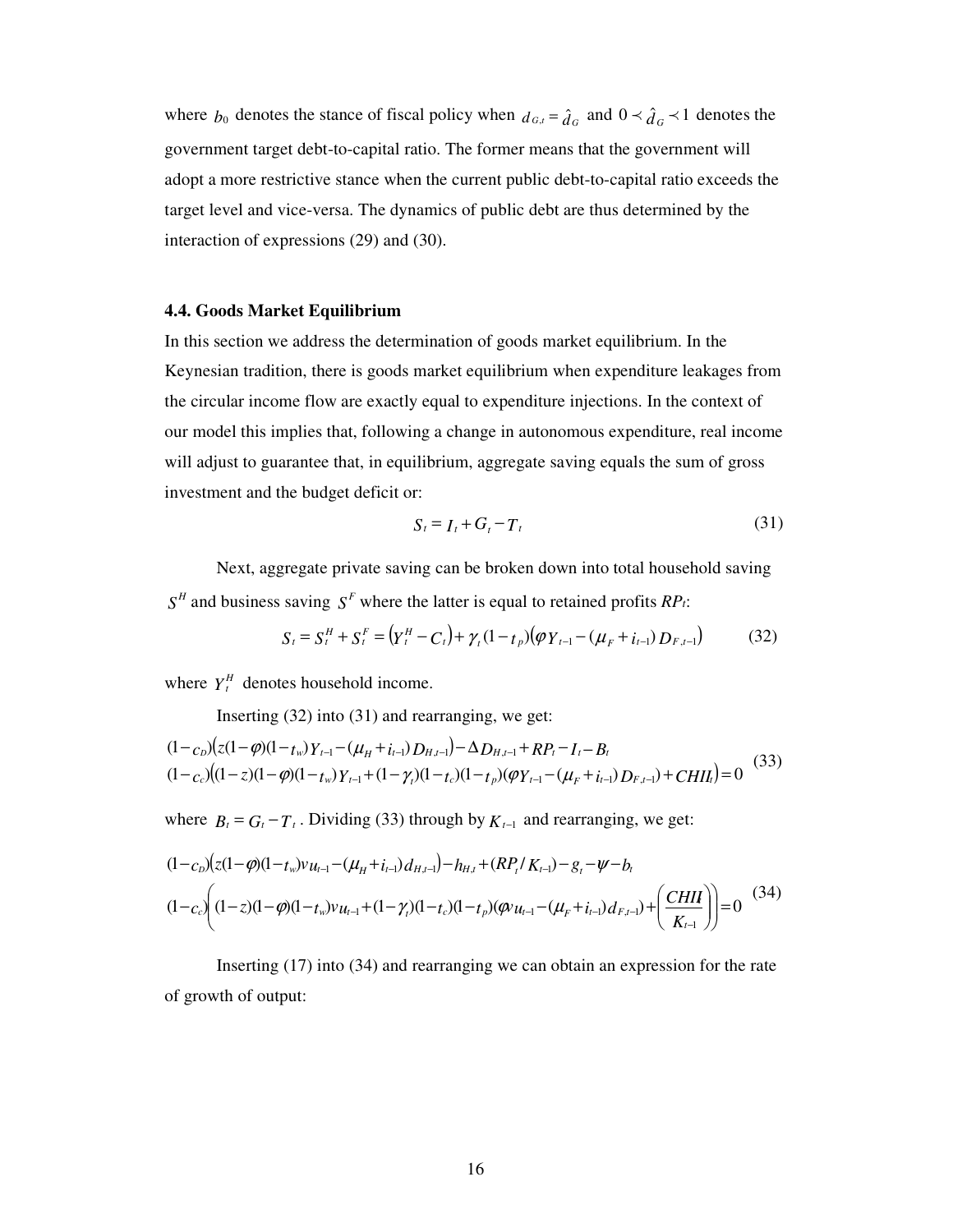$$
\frac{\Delta Y_t}{Y_{t-1}} = \left(\frac{1-c_D}{d_{H,t-1}}\right) \left(z(1-\varphi)(1-t_w)v_{u_{t-1}} - (\mu_H + i_{t-1})d_{H,t-1}\right) + \left(\frac{RP_t/K_{t-1}}{d_{H,t-1}}\right) + \left(\frac{1-c_c}{d_{H,t-1}}\right) \left(1-z(1-\varphi)(1-t_w)v_{u_{t-1}} + (1-\gamma_t)(1-t_c)(1-t_p)(\varphi u_{t-1} - (\mu_F + i_{t-1})d_{F,t-1}) + \left(\frac{CHII}{K_{t-1}}\right) \left(\frac{35}{d_{H,t-1}}\right) \left(\frac{1}{d_{H,t-1}}\right) \left(\frac{35}{d_{H,t-1}}\right) \left(\frac{1}{d_{H,t-1}}\right) \left(\frac{35}{d_{H,t-1}}\right) \left(\frac{1}{d_{H,t-1}}\right) \left(\frac{1}{d_{H,t-1}}\right) \left(\frac{35}{d_{H,t-1}}\right) \left(\frac{1}{d_{H,t-1}}\right) \left(\frac{35}{d_{H,t-1}}\right) \left(\frac{1}{d_{H,t-1}}\right) \left(\frac{35}{d_{H,t-1}}\right) \left(\frac{1}{d_{H,t-1}}\right) \left(\frac{35}{d_{H,t-1}}\right) \left(\frac{35}{d_{H,t-1}}\right) \left(\frac{35}{d_{H,t-1}}\right) \left(\frac{35}{d_{H,t-1}}\right) \left(\frac{35}{d_{H,t-1}}\right) \left(\frac{35}{d_{H,t-1}}\right) \left(\frac{35}{d_{H,t-1}}\right) \left(\frac{35}{d_{H,t-1}}\right) \left(\frac{35}{d_{H,t-1}}\right) \left(\frac{35}{d_{H,t-1}}\right) \left(\frac{35}{d_{H,t-1}}\right) \left(\frac{35}{d_{H,t-1}}\right) \left(\frac{35}{d_{H,t-1}}\right) \left(\frac{35}{d_{H,t-1}}\right) \left(\frac{35}{d_{H,t-1}}\right) \left(\frac{35}{d_{H,t-1}}\right) \left(\frac{35}{d_{H,t-1}}\right) \left(\frac{35}{d_{H,t-1}}\right) \left(\frac{35}{d
$$

Taking logs and differentiating with respect to time in (5) we have that:

$$
\frac{\Delta u_t}{u_{t-1}} = \frac{\Delta Y_t}{Y_{t-1}} - g_t
$$
\n(36)

Hence, the dynamics of *u* are determined by the interaction of expressions (4) through  $(36)$  above.<sup>9</sup> Short-run stability requires that aggregate private saving be more responsive to changes in capacity utilization than the sum of aggregate investment and the primary budget deficit or:

$$
(1 - \varphi)(1 - t_w)v[(1 - c_D)z + (1 - c_c)(1 - z)] + (1 - t_p)\varphi v[\gamma_t + (1 - c_c)(1 - t_c)(1 - \gamma_t)] \succ f_u
$$
 (37)

where  $\gamma$  varies according to (24) so that short-run stability is more likely to be fulfilled when  $\gamma$  is relatively high than otherwise.

In order to complete the dynamics of the model we need to specify a monetary policy rule that drives the economy towards its long-run equilibrium. We assume that the CB sets the nominal interest rate according to the following Taylor-type policy rule:

$$
i_t = r^* + \pi_t + a_\pi (\pi_t - \pi^*)
$$
 (38)

where  $a_{\pi}$   $\geq$  0 is the response coefficient of the policy rule to changes in the inflation gap, i.e., the difference between current and target inflation.

#### **5. STEADY-GROWTH ANALYSIS**

Steady-growth equilibrium represents a hypothetical period of sufficient length to enable all variables in the economy to settle at constant rates in the absence of new shocks. In steady-growth, the stock of debt of each sector must grow at a pace equal to

<sup>&</sup>lt;sup>9</sup> Expression (16) is not necessary to derive the short-run dynamics of the model whereas expression (38) is indispensable since it provides the dynamics of the nominal interest rate.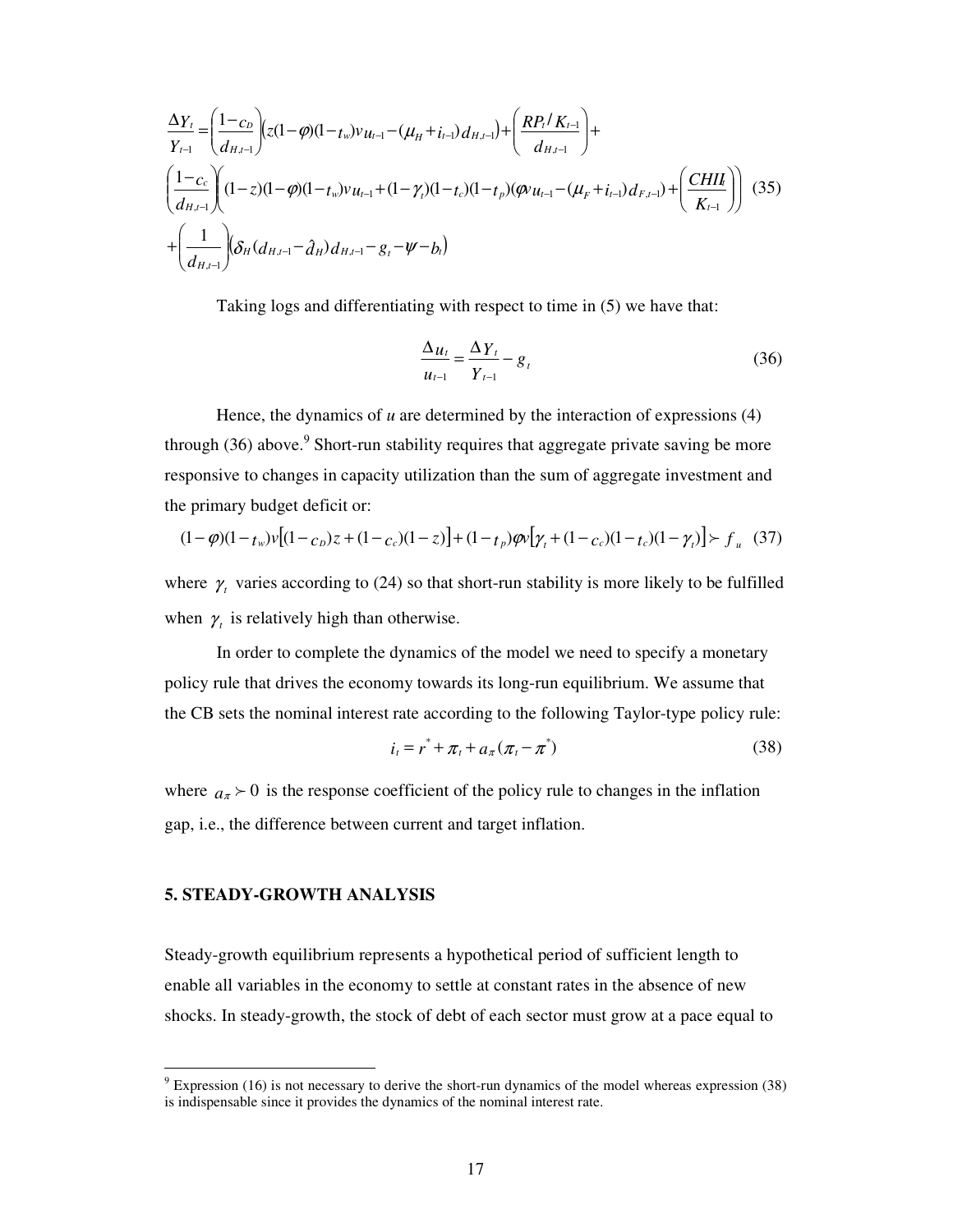the sum of the CB´s inflation target and the "natural" growth rate or  $\Delta D_t / D_{t-1} = \pi^* + g_n$ . In addition, the steady-growth condition requires that  $d_{H,t} = \hat{d}_H$ ,  $d_F = \hat{d}_F$ , and  $d_G = \hat{d}_G$ so that, for instance, expression (17) becomes:

$$
\Delta D_{H,t}/D_{H,t-1} = \left(\frac{\Delta Y_t}{Y_{t-1}} - \delta_H (d_{H,t-1} - \hat{d}_H)\right) = \pi^* + g_n
$$
\n(39)

Next, we assume that businesses set  $\gamma^*$  so that the rate of change of  $D_{F,t}$  equals the rate of growth of nominal GDP in steady-growth. Hence, solving (23) for  $\gamma^*$  we get:

$$
\gamma^* = \frac{1}{\varphi(1 - t_p)v_u^* - (\mu_F + \pi^* + r^*)(1 - t_p)\hat{d}_F} \cdot ((1 - \hat{d}_F)(\pi^* + g_n) + \psi)
$$
(40)

where  $r^*$  denotes the steady-growth "neutral" interest rate.

Likewise, we assume that the stance of fiscal policy as captured by  $b_0$  in (30) is set so that the stock of outstanding public debt grows at  $\pi^* + g_n$  and  $d_{G,t} = \hat{d}_G$  in the long run. Let us denote by  $b_0^*$  the stance discretionary fiscal policy must adopt in steady-growth if the two former conditions are to be satisfied. Insofar as  $i^* = \pi^* + r^*$  and  $h_{G,t} = (\pi^* + g_n) \cdot \hat{d}_G$  in steady-growth, we can obtain an explicit expression for  $b_0^*$  by inserting (30) into (29) and solving for  $b_0^*$  or:

$$
b_0^* = (g_n - r^*)\hat{d}_G - (1 - \lambda_G^M)\mu_G \hat{d}_G + \mu_F \lambda_F^M \hat{d}_F
$$
(41)

 The complete solution of the steady-growth equilibrium requires the successive combination of all equations presented above except equation (16). The model contains a non-linear dynamical system made up of six difference equations corresponding to expressions  $(8)$ ,  $(9)$ ,  $(17)$ ,  $(23)$ ,  $(29)$ , and  $(36)$ . However, several expressions need to be previously inserted into the dynamical system if the steady-growth equilibrium is to be fully specified. First, expressions (12), (13), (14), (15), (17), (18), (19), (20), and (36) need to be inserted into (35). Second, the expression for  $b_0^*$  in (40) has to be inserted into (30) and the resulting expression, together with (19) and (20) has, in turn, to be inserted into (35). Then, by inserting the resulting expression as well as expressions (19) and (20) into the difference equation for *u* embedded in (36), we can obtain the dynamical version of the aggregate demand block of the model. Third, the supply-side block of the system is represented by equations (8) and (9). However, the former is only complete after inserting expressions (19) and (20) into (8). Fourth, the debt dynamics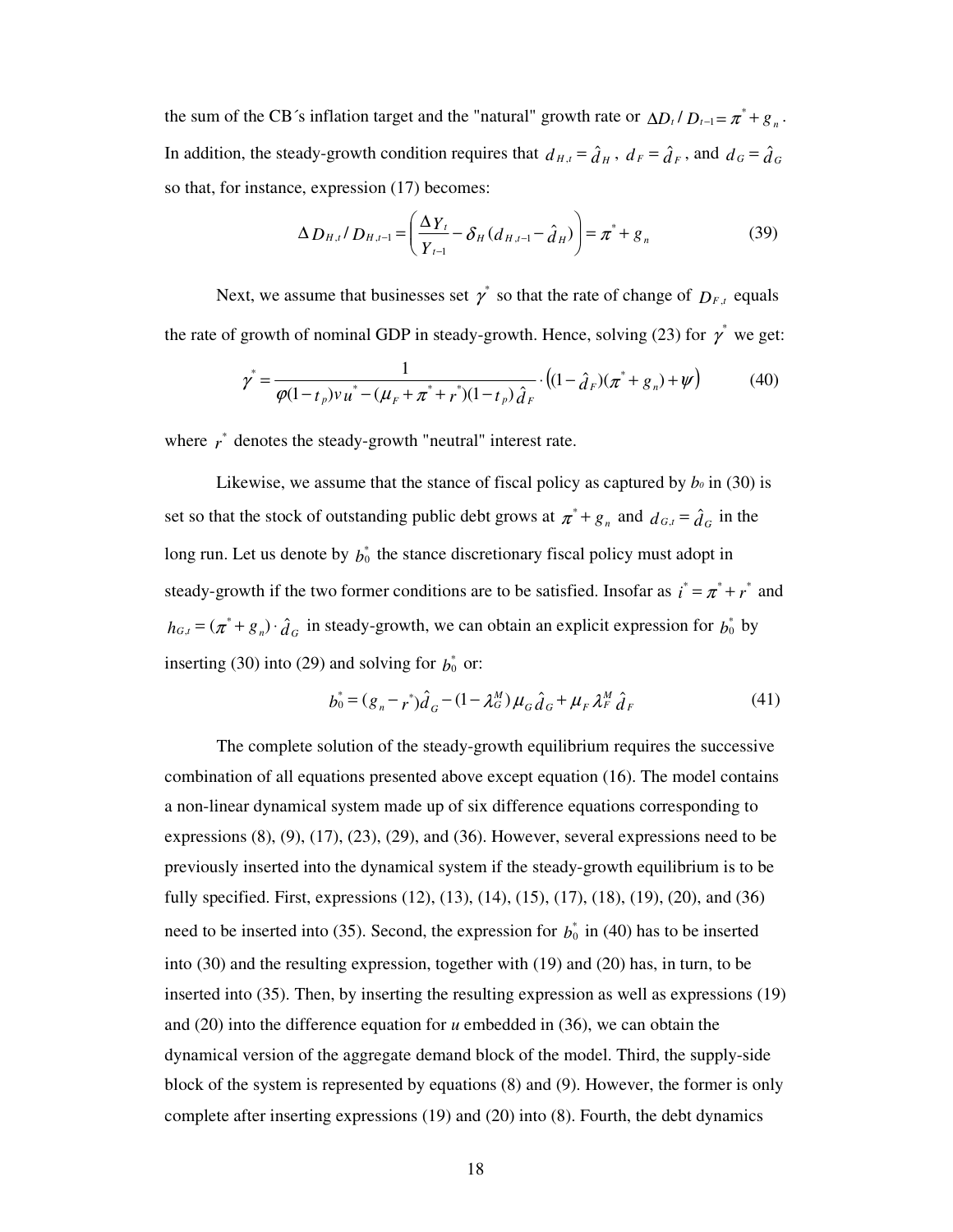block of the model is represented by difference equations (17), (23), and (29) which capture the dynamics of the debt-to-capital ratio of debtor households, businesses, and the public sector respectively. As before, by inserting  $b_0^*$  into the fiscal policy rule (30) and this, in turn, into (29), we obtain the equation that captures the dynamics of public debt relative to capital. Fifth, by inserting the expression for  $\gamma^*$  in (40) into (24) and this, in turn, into expression (23) we obtain the dynamics of businesses' debt-to-capital ratio. Last, the dynamics of households´ debt-to-capital ratio is determined by difference equation (17).

Setting  $\Delta \pi = \Delta u = \Delta \bar{u} = \Delta d_H = \Delta d_F = \Delta d_G = 0$  in the six difference equations referred to above yields a steady-growth equilibrium given by  $u = \overline{u} = u^*$ ,  $\pi = \pi^*$ ,  $g = \pi^* + g_n$ ,  $d_H = \hat{d}_H$ ,  $d_F = \hat{d}_F$ ,  $d_G = \hat{d}_G$  and  $i^* = \pi^* + r^*$ . The formal analysis of the stability conditions of the dynamical system associated to the model expounded above is extremely complex and, hence, it is not pursued here. Nevertheless, the results of the simulation exercise depicted in Figures 2 and 3 clearly suggest that, for plausible values of the model parameters and initial conditions reported in Table 1, the joint interaction of the fiscal and monetary policy rules drives the economy towards its steady-growth equilibrium in the long run.



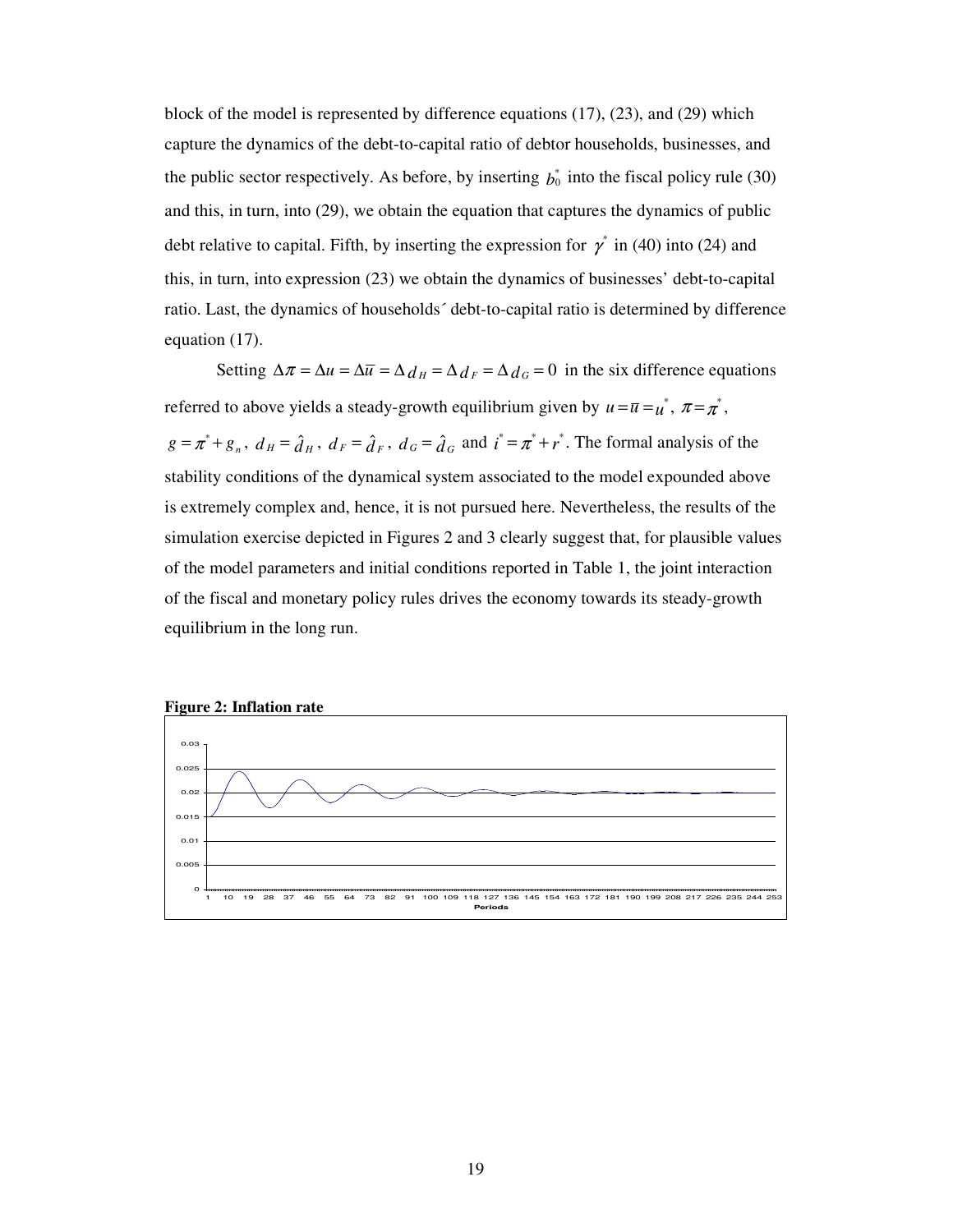



**Table 1: Parameter values and initial conditions used in the numerical simulation exercise** 

| $c_c = 0.7$                        | $f_u = 0.1$       | $\delta_H = \delta_G = 0.1$ | $\mu_{H} = \mu_{F} = 0.03$      | $r^* = 0.019107$            |
|------------------------------------|-------------------|-----------------------------|---------------------------------|-----------------------------|
| $c_p = 0.95$                       | $v = 0.5$         | $\gamma_d = 0.1$            | $\mu_{G} = 0.01$                | $\pi_0 = 0.015 \prec \pi^*$ |
| $z = 0.4$                          | $\psi = 0.01$     | $\hat{d}_H = d_{H,0} = 0.6$ | $\phi = 0.3$                    | $A_0 = -0.070956$           |
| $\varphi = 0.25$                   | $g_n = 0.03$      | $\hat{d}_F = d_{F,0} = 0.9$ | $\lambda_G^M = \lambda_F^M = 0$ | $A_{\pi} = 1.2228$          |
| $u^* = u_0 = \overline{u}_0 = 0.8$ | $\pi^* = 0.02$    | $\hat{d}_G = d_{G,0} = 0.6$ | $\gamma^* = 0.49599$            | $A_g = 2.124$               |
| $t_w = 0.3$                        | $t_c = t_p = 0.2$ | $a_{\pi} = 0.655$           | $b_0^* = 0.000535$              | $A_r = 0.9012$              |

Our next task is to obtain an expression for  $r^*$ . We can do so by making all the substitutions referred to above when the economy is at steady-growth which yields:

$$
r^* = \left(\frac{1}{A_r}\right) \cdot \left(A_0 + A_\pi \cdot \pi^* + A_g \cdot g_n\right) \tag{42}
$$

where:

$$
A_r = t_p (1 - c_c)(1 - t_c) \partial_F + [(1 - c_c)(1 - t_c) - (1 - c_p)] \partial_H + [1 + (1 - c_c)(1 - t_c)] \partial_G
$$
  
\n
$$
A_{\pi} = 1 - (1 - c_c)(1 - t_c) (\partial_H + \partial_G) + [1 + (1 - c_p)] \partial_H - (1 - c_c)(1 - t_c) t_p \partial_F - (1 - \partial_F) [1 - (1 - c_c)(1 - t_c)]
$$
  
\n
$$
A_s = 1 + \partial_H + \partial_G - (1 - \partial_F) [1 - (1 - c_c)(1 - t_c)] > 0
$$
  
\n
$$
A_0 = -[(1 - c_p)z + (1 - c_c)(1 - z)](1 - \varphi)(1 - t_w)v u^* + [(1 - c_p) - (1 - c_c)(1 - t_c)]\mu_H \partial_H - (1 - c_c)(1 - t_c)(1 - t_p)\varphi u^* + (1 - c_c)(1 - t_c)(1 - t_p)\mu_F \partial_F + (1 - c_c)(1 - t_c)\psi + \mu_F \partial_H \partial_H - (1 - c_c)(1 - t_c)(1 - \lambda_F^M) \mu_F \partial_F - (1 - c_c)(1 - t_c)(1 - \lambda_G^M) \mu_G \partial_G - (1 - \lambda_G^M) \mu_G \partial_G
$$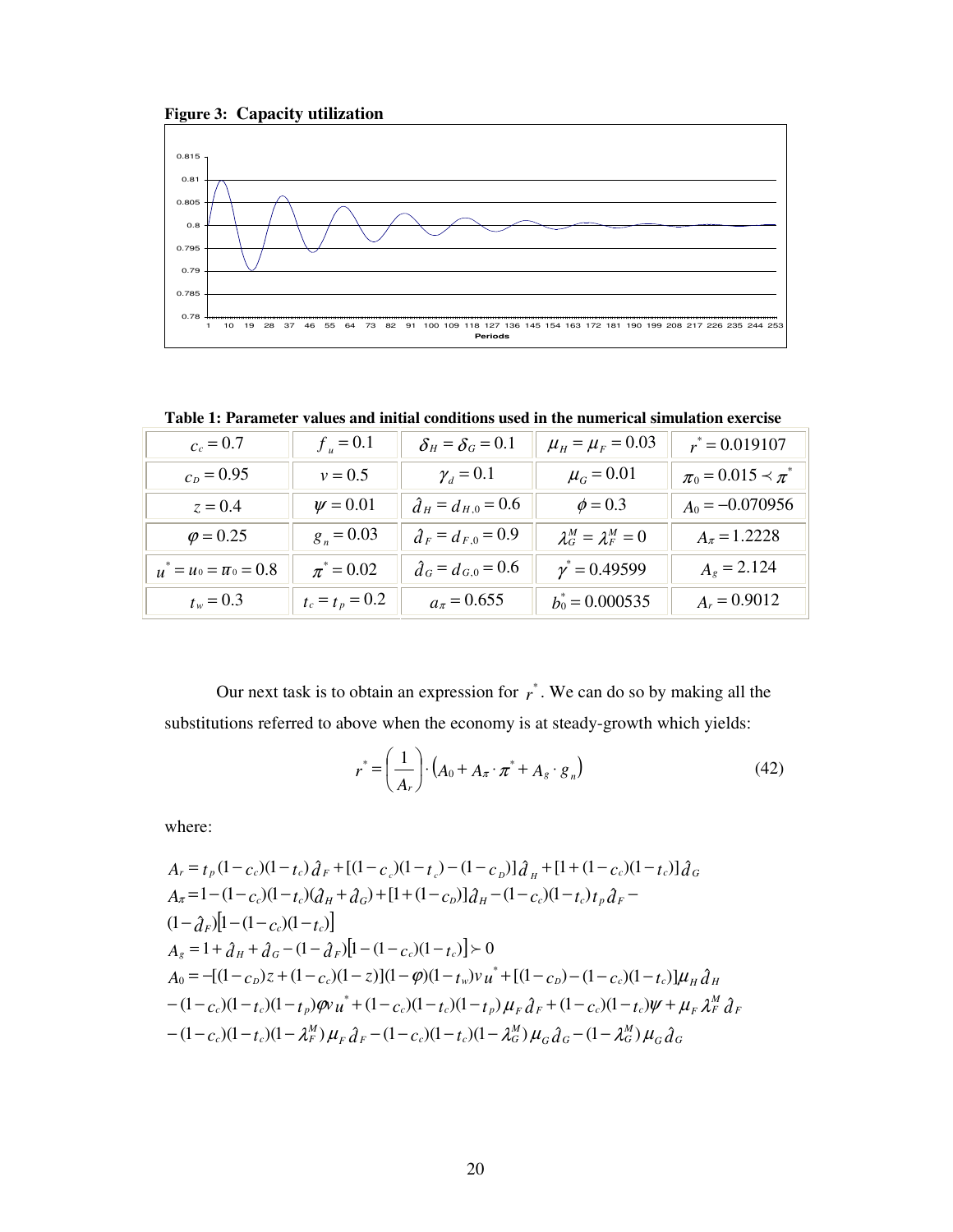As we noted above, a rise in  $r^*$  makes it less likely that the economy will exhibit a "structural" LT and vice-versa. Thus, the key issue as far as this study is concerned is whether changes in the proportion of businesses´ and government debt that is monetized by the CB do affect  $r^*$ . As can be seen in (42), the sign of all operators  $A_x$  but  $A_g$  is ambiguous. In the case of *A<sup>r</sup>* , the ambiguity stems from the fact that a rise in the real interest rate redistributes income away from debtor households and towards creditor households. If  $t_c > 0$ , a proportion of the increase in creditor households´ interest income is subtracted in the form of taxes, so that the net effect on total household saving becomes uncertain. To be sure, a change in the real interest rate will also trigger other distribution effects albeit their sign is not ambiguous. Be that as it may, we assume that the normal scenario is one where  $A_r \geq 0$  so that aggregate spending depends inversely on the real interest rate and, by the same token, this implies that an increase (decrease) in the former—relative to potential output—will bring about an increase (decrease) in *r* \* in steady-growth. Next, we have that:

$$
\frac{\partial r^*}{\partial \lambda_F^M} = \frac{[1 + (1 - c_c)(1 - t_c)]\mu_F \hat{d}_F}{A_r} > 0 \quad \text{iff } \mu_F > 0 \tag{43}
$$

$$
\frac{\partial r^*}{\partial \lambda_G^M} = \frac{[1 + (1 - c_c)(1 - t_c)]\mu_G \hat{d}_G}{A_r} \succ 0 \quad \text{iff } \mu_G \succ 0 \tag{44}
$$

that is, the monetization of businesses' and public debt, i.e., setting either  $\lambda_F^M \succ 0$  or  $\lambda_0^M$  > 0 yields an increase in  $r^*$  provided the respective risk/term premiums are positive and  $A_r \geq 0$ . Intuitively, debt monetization is expansionary on net because it *redistributes* income away from creditor households and towards the treasury.<sup>10</sup> We explain this in turn. When the CB purchases securities from creditor households by issuing reserve balances, there is a decrease in the debt service of the government. This is because, provided  $\mu_F > 0$  and  $\mu_G > 0$ , the market interest rate that businesses and the treasury pay on their outstanding debt exceeds the inter-bank interest rate. Under a floor system the latter equals the nominal interest rate the CB pays on reserve balances. As noted in Goodfriend (2002), the purchase of debt by the CB *self-finances* the interest to be paid on reserve balances in this context. Next, the increase in net interest income that accrues

 $\overline{a}$ 

 $10$  This result was originally proved in Auerbach and Obstfeld (2005) who showed that there remains an argument for large-scale open market purchases of public debt as a *fiscal* policy tool when short-term nominal interest rates are zero.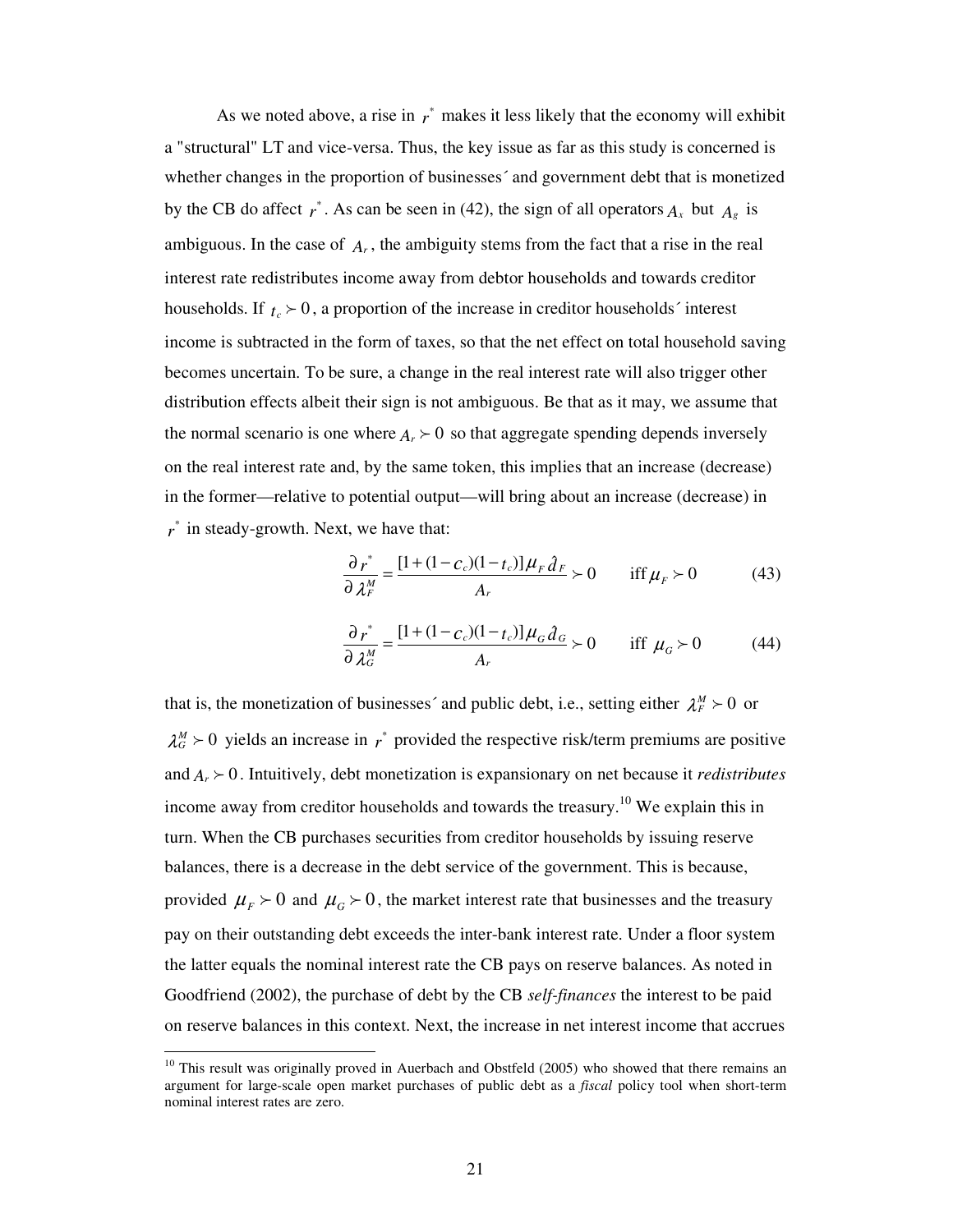to the CB when it purchases securities from households equals exactly the decrease in interest income that was accruing to the latter. Notwithstanding, a decrease by one unit in creditor households´ interest income decreases their saving by  $(1 - c_c)(1 - t_c)$  whereas, under the crucial proviso that the government´s target debt-to-capital ratio remains constant, a decrease by one unit in the government's debt service leads to a decrease in one *full* unit in public saving. In other words, the increase in CB net interest income is transferred to the treasury thus allowing the government to run a larger primary budget deficit  $b_0^*$  while simultaneously hitting its target debt-to-capital ratio  $\hat{d}_G$ . This highlights that the impact of debt monetization hinges on the response of the fiscal authorities to an increase in the transfers from the CB; if the fiscal policy stance remains invariant, that is, if  $b_0^*$  does not increase or becomes more restrictive, debt monetization may not be expansionary. Similarly, the expansionary effect of debt monetization will also vanish if  $\mu_G = \mu_F = 0.11$ 

Next, the sign of  $A_{\pi}$  in (42) is also ambiguous. We may trace out the impact of changes in  $\pi^*$  on  $r^*$  with the aid of expression (45) below which captures the goods market equilibrium in steady-growth. To be sure, an increase in  $\pi^*$  causes a change in both  $RP^*/K_t$  and  $S^H/K$  so that, by virtue of changes in  $r^*$ , goods market equilibrium is preserved since:

$$
\frac{S_t^H}{K_t} + \frac{RP^*}{K_t} = g_n + \pi^* + \psi + b^* \tag{45}
$$

We can trace out the adjustment process of  $r^*$  in the wake of a change in  $\pi^*$  by looking at the expressions for  $\gamma^*$  and  $b_0^*$  above. Expression (39) shows unambiguously that, since  $i^* = \pi^* + r^*$  in steady-growth, an increase in  $\pi^*$  leads to an increase in both the amount of funds businesses need to invest in order to keep capacity at the desired rate, and in businesses' debt service and, hence, it causes a rise in  $\gamma^*$ . Next, an increase in  $\pi^*$  also leads to a rise in debtor households' debt service which, in turn, makes them cutback consumption. In turn, the former is coupled to a rise in creditor households´ interest income. However, while their interest income increases their profit income

 $\overline{a}$ 

 $11$  Goodfriend (2002, p.6) notes that there may be periods when the yield curve slopes downward so that, interest on the CB portfolio could actually fail to cover interest on reserves. Thus, the existence of an expansionary effect depends on the risk/term premium being *strictly* positive and sufficiently large to cover the payment of interest on previously existing reserves.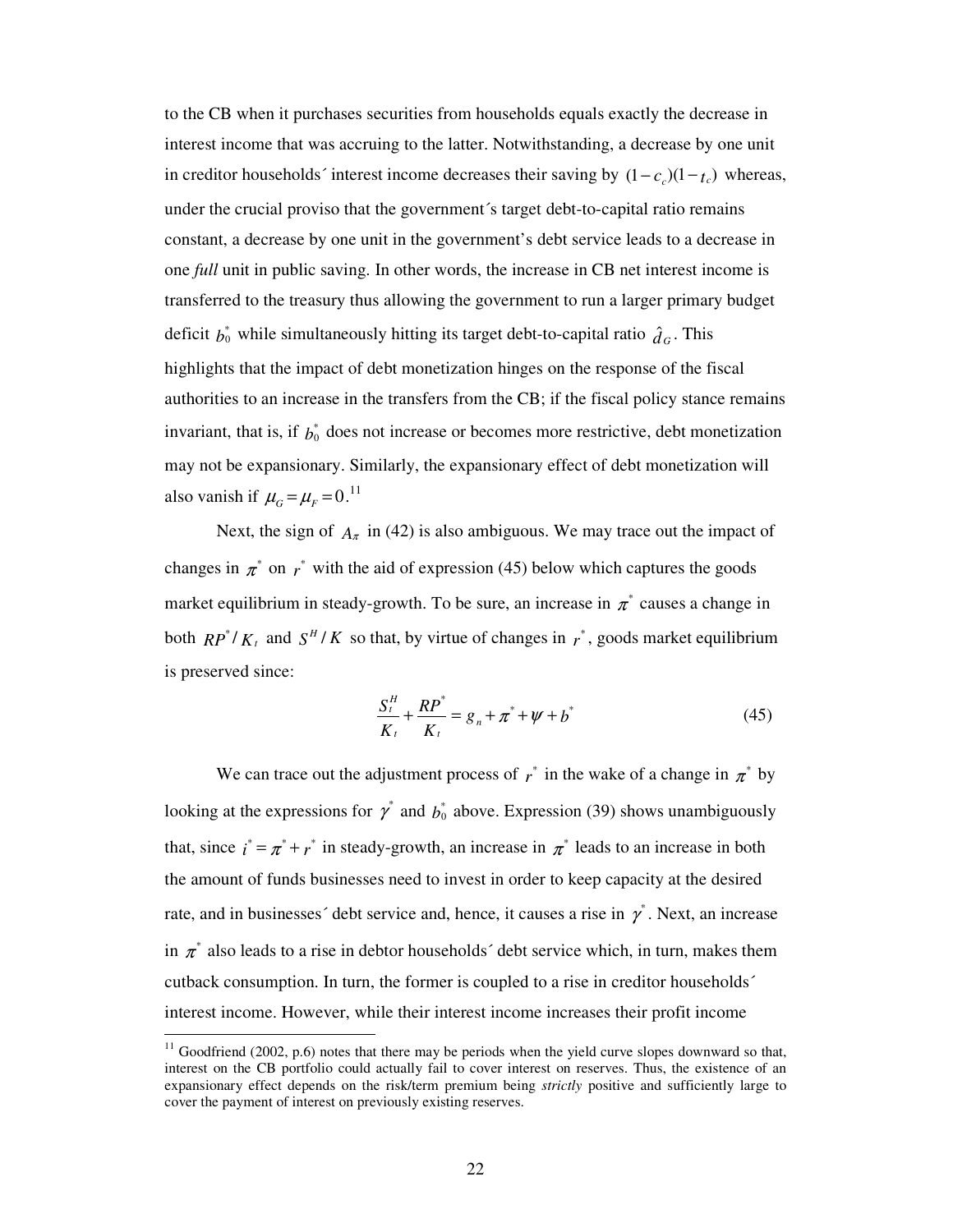decreases owing to the above-mentioned rise in  $\gamma^*$  and, hence, the net impact on creditor households' consumption of an increase in  $\pi^*$  is ambiguous. In terms of (45), the rise in  $\gamma$ <sup>\*</sup> pushes  $r$ <sup>\*</sup> downward whereas the increase in  $\pi$ <sup>\*</sup> pushes  $r$ <sup>\*</sup> upward, the net effect being ambiguous.

As the studies alluded to in the introduction highlight, large-scale purchases of securities may help compress risk/term premiums across the economy and this, in turn, may exert an expansionary effect on aggregate demand. However, this is controversial. For instance, Fullwiler and Wray (2010) deny the efficacy of debt monetization through this channel and argue that:

If we consider the possible negative impact on income and spending resulting from lower interest income received on savings, a plausible case can be made that QE2 [after Quantitative Easing 2] will actually be deflationary if the policy is successful in lowering rates (Fullwiler and Wray 2010, p.10, term in brackets added).

As for the model displayed above, it predicts that a compression in the risk/term premium on debt issued by the government will have an expansionary effect albeit this will only occur if the government sets the stance of discretionary policy so as to hit its target debt-to-capital ratio. In other words, a decrease in  $\mu$ <sub>*G*</sub> will be expansionary if the decrease in the debt service of the Treasury leads to an increase in  $b_0^*$ . By contrast, the model also predicts that a compression in the risk/term premium on debt issued by both households and businesses is ambiguous. We discuss this below.

First, a decrease in  $\mu$ <sub>*H*</sub> brings about a decrease in both debtor households<sup> $\prime$ </sup> debt service and creditor households´ after-tax interest income. The former will lead to a rise in  $S<sup>H</sup>$  provided  $c<sub>D</sub> \prec 1$ , whereas the latter will lead to a decrease in it. If  $t<sub>c</sub> = 0$  the latter effect will predominate whereas, if  $t_c \geq 0$ , the net effect will be ambiguous since:

$$
\frac{\partial r^*}{\partial \mu_H} = \frac{[(1 - c_D) - (1 - c_c)(1 - t_c)]\partial_H}{A_r} \frac{\prec}{\succ} 0
$$
(46)

Second, a decrease in  $\mu_G$  will cause, as long as  $\lambda_G^M \prec 1$ , both an increase in  $b_0^*$ and a decrease in households' interest income. Both effects will push  $r^*$  upward so that: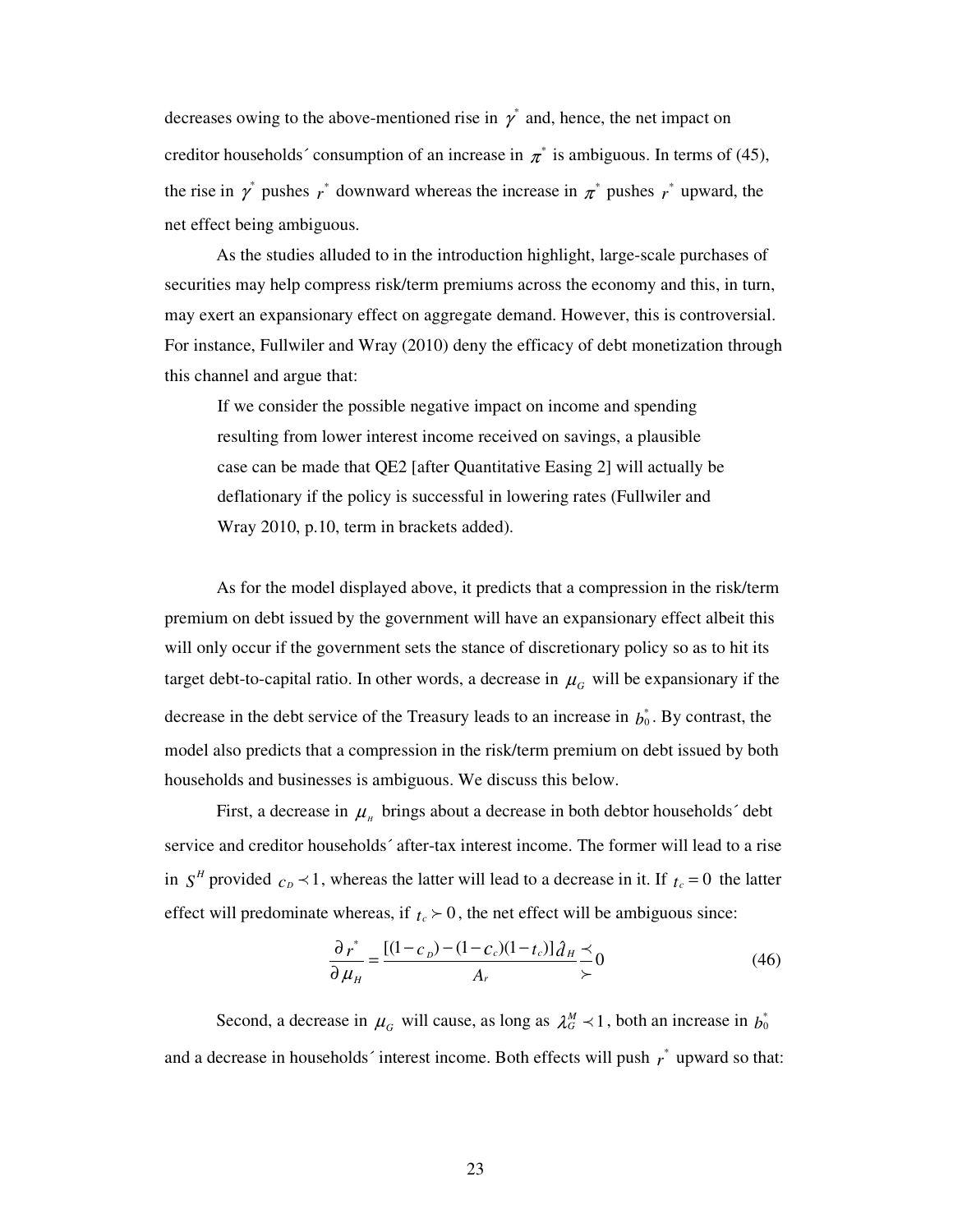$$
\frac{\partial r^*}{\partial \mu_G} = \frac{-[(1 - \lambda_G^M)(1 + (1 - c_c)(1 - t_c)]\hat{d}_G}{A_r} \times 0
$$
(47)

Lastly, a change in  $\mu_F$  has an ambiguous impact on  $r^*$ . This is because the fall in  $\mu_F$  leads to an increase and a decrease in creditor households' profit and interest income respectively as well as to a decrease in transfers from the CB to the Treasury. The net effect on  $S^H$  of a decrease in  $\mu_F$  is negative whereas, if  $\hat{d}_G$  remains constant,  $b_0^*$  will decrease. Expression (48) thus shows that if  $\lambda_F^M$  is small (large) relative to  $t_p$ , a fall in  $\mu_F$  brings about an increase (decrease) in  $r^*$  or:

$$
\frac{\partial r^*}{\partial \mu_F} = \frac{[\lambda_F^M + (\lambda_F^M - t_p)(1 - c_c)(1 - t_c)]\hat{d}_F}{A_r} \frac{\Delta}{\succ} 0
$$
(48)

Next, as reflected in (42) above, the sign of  $A_g$  is clearly positive which tells us that an increase in  $g_n$  will lead to an increase in  $r^*$ . We can trace out the different channels of influence on  $r^*$  of a change in  $g_n$  by looking at (45) above. To be sure, an increase in  $g_n$  engenders an increase in both  $\gamma^*$  and  $b_0^*$ . The increase in  $\gamma^*$  obeys to the fact that, as businesses increase the pace at which they expand capacity, they need to issue debt at a higher pace and this, in turn, will require an increase in  $\gamma^*$  if they are to hit their target debt-to-capital ratio. As for  $b_0^*$ , the increase in  $g_n$  implies that the government can hit its target debt-to-capital ratio even if its debt stock now grows faster in steady-growth. In turn, this will allow it to set a higher  $b_0^*$ . The latter leads to an increase in  $r^*$  whereas the increase in  $r^*$  leads to a decrease in  $r^*$ . The net impact is, however, positive. To finish off this section, we provide some further results associated to the steady-growth equilibrium:

$$
\frac{\partial r^*}{\partial z} = \frac{(1-\varphi)(1-t_w)v u^*(c_b-c_c)}{A_r} \succ 0
$$
\n(49)

$$
\frac{\partial r^*}{\partial t_w} = \frac{(1 - \varphi)v_u^*[(1 - c_v)z + (1 - c_c)(1 - z)]}{A_r} \succ 0
$$
\n(50)

Expressions (49) and (50) tell us respectively that an increase in the proportion of debtor households *z*—due to a decrease in the degree of LP—and in *tw* leads to an increase in  $r^*$ . The latter stems from the fact that a rise in  $t_w$  brings about a decrease in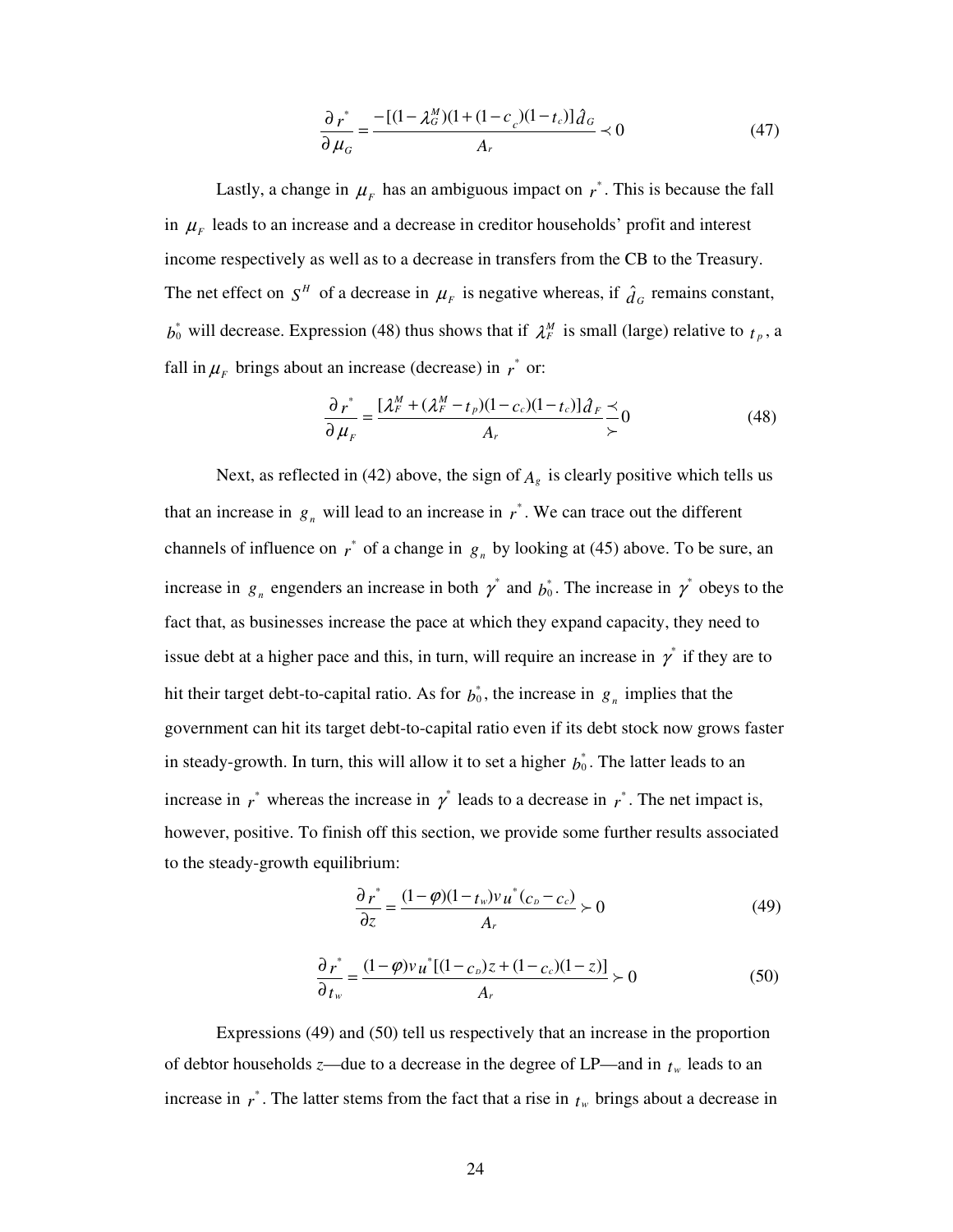$S<sup>H</sup>$  that is not offset by an increase in public saving. Apparently, this is also true in the case of changes in  $t_c$  and  $t_p$ ; an increase in either  $t_c$  or  $t_p$  leads to a decrease in  $S<sup>H</sup>$ that is not offset by an increase in public saving insofar as, in steady-growth, the government adjusts *G* to changes in *T* so as to keep  $b_0^*$  constant. Yet, changes in either  $t_c$  or  $t_p$  also bring about changes in  $\gamma^*$  so that the net effect on  $r^*$  becomes uncertain as reflected in partial derivatives (55) and (56) in the appendix.

 $\Delta \parallel \mathcal{\ \mathcal{X}}_G^M$  ,  $\mathcal{\mathcal{X}}_F^M$  $\hat{H}^M_{F}$  | z |  $\hat{d}_H$  ,  $\hat{d}_F$  ,  $\hat{d}_G$  $\hat{d}_G \parallel \mu_{\scriptscriptstyle H}^{}, \mu_{\scriptscriptstyle F} \parallel \mu_{\scriptscriptstyle G}^{}$  $g_n$  $\pi$ <sup>\*</sup>  $t_c$ ,  $t_p$  $t_w$   $c_c$ ,  $c_p$ *r* \* **|| + || + ||** 2 || 2 || - || + || 2 || - || + || 2

**Table 2: Impact on** *r* \* **of changes in some parameters** 

or

 $\overline{a}$ 

Next, expression (51) below shows the impact on  $r^*$  of an increase in  $\hat{d}_G$ . In addition, (52) shows that, when there is *full* monetization of public sector debt ( $\lambda_G^M = 1$ ) and the nominal interest rate is at the zero lower bound ( $i^* = 0$ ), a rise in  $\hat{d}_G$  will lead to an increase in  $r^*$  whenever the latter falls short of  $g_n$ . The reason is that, as depicted in (41) above, when  $\lambda_G^M = 1$  (and even if  $\lambda_F^M = 0$ ), the government may run a higher  $b_0^*$ whenever  $r^* \prec g_n$  so that:

$$
\frac{\partial r^*}{\partial \partial G} = \frac{-(1-c_c)(1-t_c)(r^* + \pi^*) + (g_n - r^*) - (1 - \lambda_G^M)\mu_G[1 + (1 - c_c)(1 - t_c)]}{A_r} \frac{\lambda_G}{\lambda_0} \tag{51}
$$

$$
\frac{\partial r^*}{\partial \hat{d}_G} = \frac{-(1 - c_c)(1 - t_c)\mathbf{i}^* + (g_n - r^*)}{A_r} \quad \text{when } \lambda_G^M = 1 \tag{52}
$$

More generally, if the economy is mired in a "structural" LT so that condition (3) above holds and, hence, the *notional* steady-growth nominal interest rate is negative  $(i^* \lt 0)$ , we have that, if there is full monetization of public debt, and since the nominal interest rate can not actually be lower than zero, an increase in  $\hat{d}_G$  will yield an increase in  $r^*$  whenever  $r^* \prec g_n$ .<sup>12</sup>

Note: (+) and (-) mean that an increase in the variable listed on the upper row gives rise to an increase and a decrease respectively in the value of  $r^*$  whereas (?) means that the effect is ambiguous

 $12$  By "notional" we mean the value that the nominal interest rate would take in steady-growth if there was not a zero lower bound on the nominal interest rate.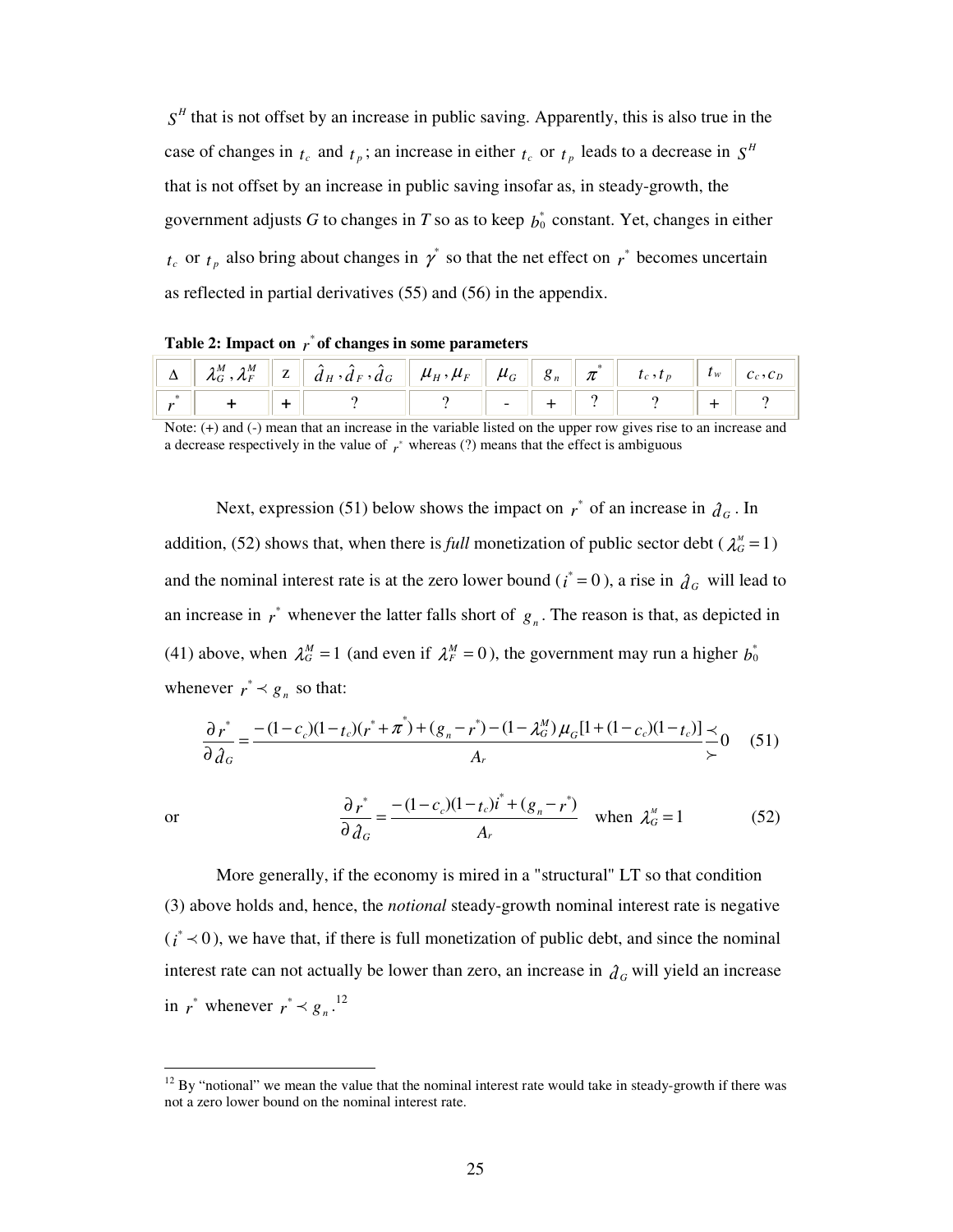To sum up, expressions (51) and (52) above tell us that, under the institutional arrangements sketched above, it is the case that printing money to finance government spending as advocated in Abba Lerner´s *Functional Finance* approach (Lerner 1943) will yield an expansionary and non-inflationary effect, even in steady-growth, provided the current ex-ante real interest rate falls short of the current rate of growth of output.<sup>13</sup> Specifically, the implementation of an expansionary fiscal policy ( $\Delta \hat{d}_G$ ) supported by full monetization of government debt can, when  $i^* = 0$ , push  $r^*$  into positive territory. Whether or not this will suffice to pull the economy out of a structural LT will depend mainly on the level of the natural rate of growth, as well as on the size of the risk/term premium on different types of securities.

Finally, the sign of some of the remaining partial derivatives is ambiguous. For this reason, the algebra was relegated to the appendix and a summary of the results is available in Table 1 above which shows the impact on  $r^*$  of a change in the parameters listed in the upper row. As such, Table 1 reports that a change in the target debt-tocapital ratio of debtor households and businesses, in the tax rates on corporate profits and capital income, and in the propensity to consume of debtor and creditor households yields an ambiguous impact on *r* \* .

### **6. SUMMARY AND CONCLUSION**

 $\overline{a}$ 

The purpose of this study was to explore at a theoretical level, and in the context of a Keynesian model, the conditions required for large-scale debt monetization to exert an expansionary influence in the economy when conventional monetary policy is no longer available. We obtained several results. First, we showed that, if the aggregate availability of reserves does not constrain the granting of loans by banks, the potential expansionary effect stemming from large-scale debt monetization operates mainly from the adoption of a more expansionary fiscal policy stance by virtue of an increase in the transfers from the central bank to the treasury. Second, we showed that the efficacy of the channel that operates through the compression of the risk/term premium on different types of securities exhibits considerable uncertainty; the compression of the risk/term

 $13$  It will be non-inflationary provided the CB sets nominal interest rates according to  $(38)$  above even though the monetization of large amounts of public debt will predictably result in an increase in the ratio *H/K* in the new steady-growth equilibrium.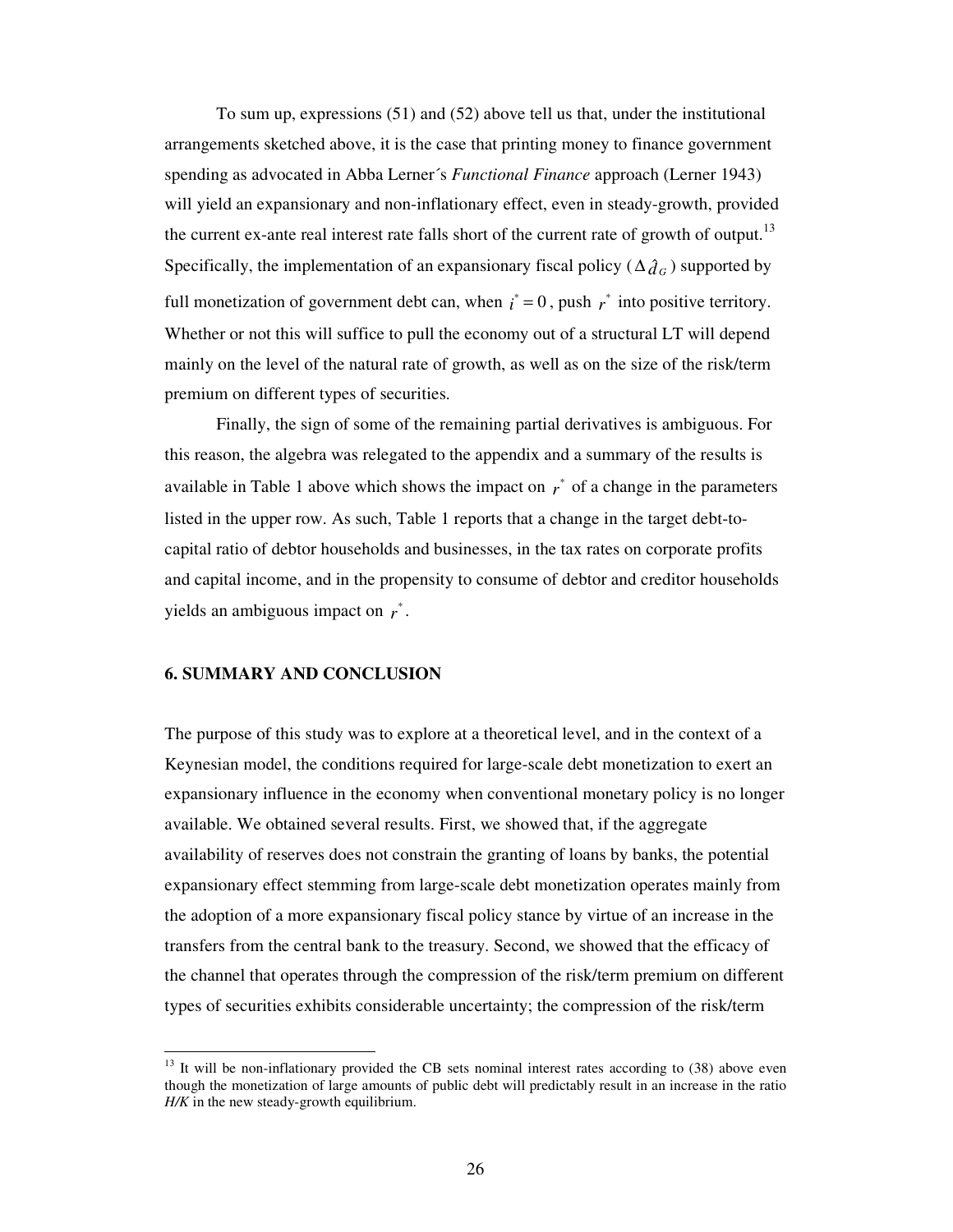premium on debt issued by the treasury was found to be expansionary on net whereas the compression of the risk/term premium on debt issued by debtor households and businesses was found to have an ambiguous effect. Importantly, these results held under the crucial assumption that the government sets the stance of discretionary fiscal policy so as to hit an exogenously-given target debt-to-capital ratio and, arguably, may differ if the latter does not remain constant. Finally, we showed that, as long as a nation can issue its own currency a structural liquidity trap can, in most instances, be overcome through the (full) monetization of an expansionary fiscal policy as advocated in Lerner´s Functional Finance approach. To finish off, our main conclusion is that the efficacy of debt monetization ultimately hinges on the achievement of a very high degree of policy coordination between fiscal and monetary authorities as to the stance of fiscal policy, the inflation target, and the scale and mix of debt monetization by the central bank.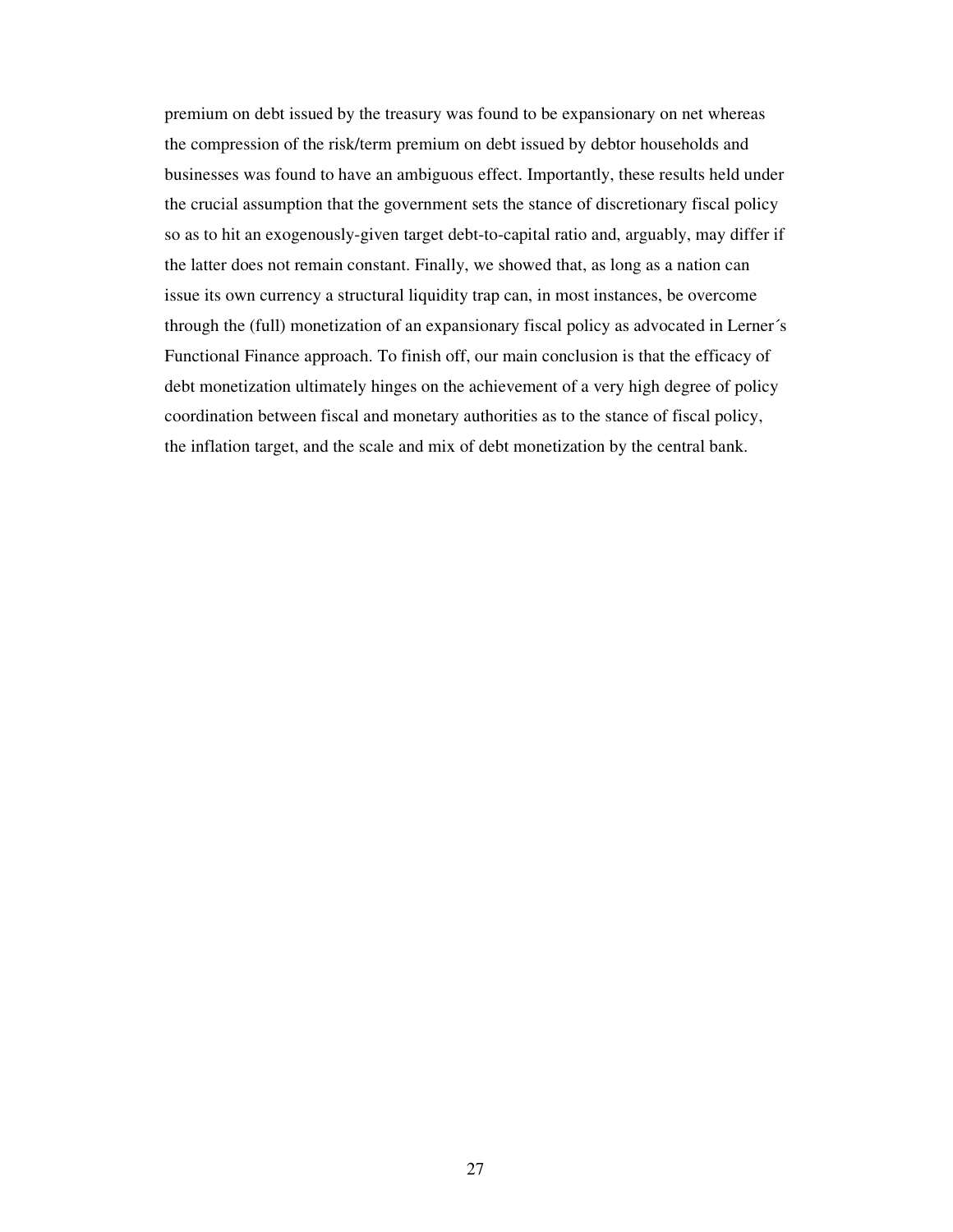### **REFERENCES**

- Auerbach, A.J. and M. Obstfeld. 2005. "The Case for Open-Market Purchases in a Liquidity Trap," *American Economic Review*, 95(1), pp. 110-137.
- Baumeister, C. and L. Benati. 2010. "Unconventional Monetary Policy and the Great Recession. Estimating the Impact of a Compression in the Yield Spread at the Zero Lower Bound," *European Central Bank Working Paper* No. 1258, October.

Bank of England 2009. Quantitative Easing, *Bank of England Quarterly Bulletin*, Q2.

- Borio, C. and P. Disyatat. 2010. "Unconventional monetary policies: an appraisal," *The Manchester School*, Supplement, pp. 53-89.
- Bowman, D., E. Gagnon, and M. Leahy. 2010. Interest on Excess Reserves as a Monetary Policy Instrument: The Experience of Foreign Central Banks, Board of Governors of the Federal Reserve System, *International Finance Discussion Papers*, No. 996, March.
- Bowman, D., F. Cai, S. Davies, and S. Kamin. 2011. Quantitative Easing and Bank Lending: Evidence from Japan, *Board of Governors of the Federal Reserve System, International Finance Discussion Papers*, no.1018, June.
- D´Amico, S. and T.B. King. 2010. Flow and Stock Effects of Large-Scale Treasury Purchases, *Finance and Economics Discussion Series 2010-52, Board of Governors of the Federal Reserve System*, September.
- Disyatat, P. 2008. "Monetary policy implementation: Misconceptions and their consequences," *Bank of International Settlements Working Papers* No. 269, December.
- Friedman, B.M. and K.N. Kuttner. 2010. Implementation of Monetary Policy: How Do Central Banks Set Interest Rates? *Handbook of Monetary Economics*, vol. 3, forthcoming.
- Fullwiler, S.T. 2007. "Interest Rates and Fiscal Sustainability," *Journal of Economic Issues*, 41(4), pp. 1003-1042.
- Fullwiler, S.T. and L.R. Wray. 2010. "Quantitative Easing and Proposals for Reform of Monetary Policy Operations," Working Paper No. 645. Annandale-on-Hudson, N.Y.: Levy Economics Institute.
- Gagnon, J., M. Raskin, J. Remache, and B. Sack. 2010. Large-Scale Asset Purchases by the Federal Reserve: Did They Work? *Federal Reserve Bank of New York Staff Report* no. 441, March.
- Goodfriend, M. 2002. Interest on Reserves and Monetary Policy, *Federal Reserve Bank of New York Economic Policy Review*, 8(1), pp. 13-29.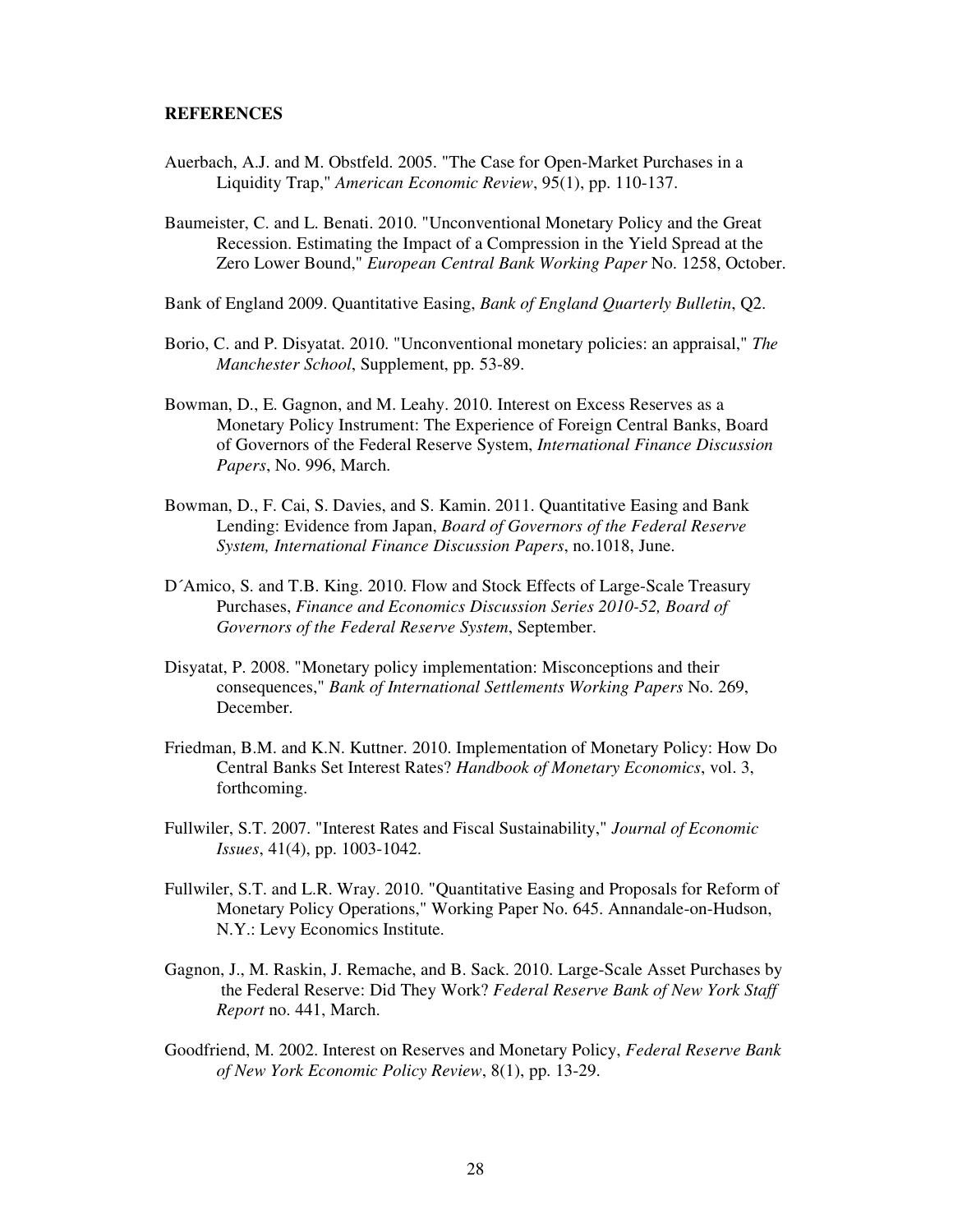- Hamilton, J.D. and J. Wu. 2011. "The Effectiveness of Alternative Monetary Policy Tools in a Zero Lower Bound Environment," *National Bureau of Economic Research* Working Paper no. 16956, April.
- Joyce, M., A. Lasaosa, I. Stevens, and M. Tong. 2010. "The Financial Market Impact of Quantitative Easing," *Bank of England Working Paper* 393, August, London: Bank of England.
- Keister, T., A. Martin, and J. McAndrews. 2008. Divorcing Money from Monetary Policy, *Federal Reserve Bank of New York Economic Policy Review*, September, pp. 41-56.
- Krugman, P. 1998. It's Baaack: Japan's Slump and the Return of the Liquidity Trap. *Brookings Papers on Economic Activity*, 2: 137-205.
- Lavoie, M. 2010. "Changes in Central Bank Procedures during the Subprime Crisis and Their Repercussions on Monetary Theory," Working Paper no. 606, August. Annandale-on-Hudson, N.Y.: Levy Economics Institute.
- Lenza, M., H. Pill, and L. Reichlin. 2010. "Monetary Policy in Exceptional Times," *European Central Bank Working Paper* no. 1253, October.
- Lerner, A.P. 1943. "Functional Finance and the Federal Debt," *Social Research*, 10(1/4), pp. 38-51.
- Minsky, H.P. 1975. *John Maynard Keynes*, London: Columbia University Press.
- Palacio-Vera, A. 2009. Money Wage Rigidity, Monopoly Power and Hysteresis, in P. Arestis and M. Sawyer (eds.) *Path Dependency and Macroeconomics*, pp. 162- 208, Hampshire (UK): Palgrave Macmillan.
- Palacio-Vera, A. 2010. "The 'New Consensus' and the Post-Keynesian Approach to the Analysis of Liquidity Traps," *Eastern Economic Journal,* 36(2), pp. 198–216*.*
- Palley, T.I. 1994. "Debt, aggregate demand, and the business cycle: an analysis in the spirit of Kaldor and Minsky," *Journal of Post Keynesian Economics*, 16(3), pp. 371-390.
- Ueda, K. 2010. "Japan´s Deflation and the Bank of Japan´s Experience with Non traditional Monetary Policy," *CARF Working Paper*, CARF-F-235, October.